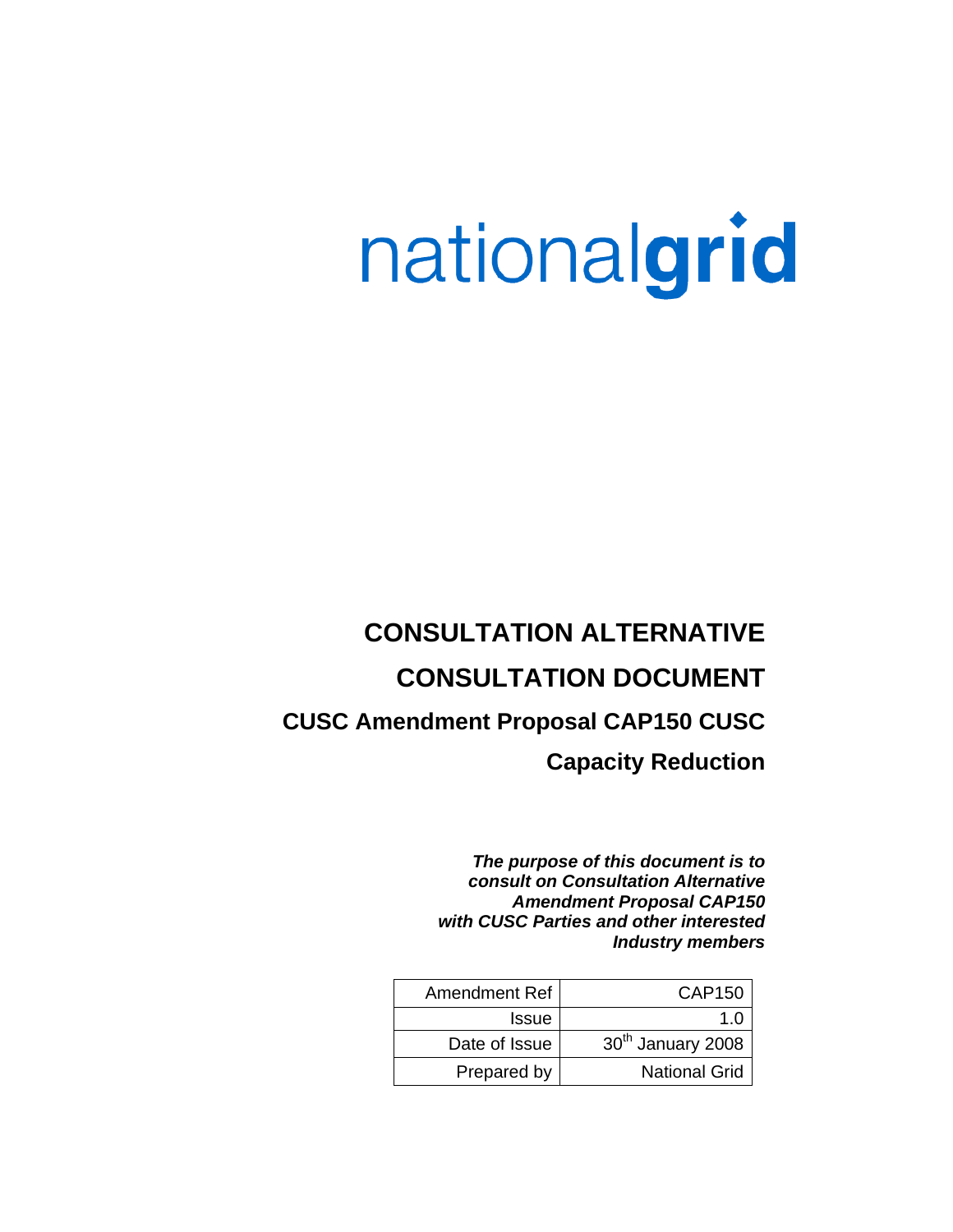# **I DOCUMENT CONTROL**

#### **a National Grid Document Control**

| Version | Date     | Author               | <b>Change Reference</b>    |
|---------|----------|----------------------|----------------------------|
|         | 30/01/08 | <b>National Grid</b> | Formal version for release |

### **b Document Location**

National Grid website:

www.nationalgrid.com/uk/Electricity/Codes/

#### **c Distribution**

| <b>Name</b>                                | Organisation |
|--------------------------------------------|--------------|
| <b>CUSC Parties</b>                        | Various      |
| <b>Panel Members</b>                       | Various      |
| <b>Interested Parties</b>                  | Various      |
| <b>Core Industry Document Owners</b>       | Various      |
| National Grid Industry Information Website | -            |

# **II CONTENTS TABLE**

| 1.0 |                                                                     |  |
|-----|---------------------------------------------------------------------|--|
| 2.0 |                                                                     |  |
| 3.0 | THE CONSULTATION ALTERNATIVE AMENDMENT 4                            |  |
| 4.0 | ASSESSMENT AGAINST APPLICABLE CUSC OBJECTIVES 6                     |  |
| 5.0 |                                                                     |  |
| 6.0 |                                                                     |  |
| 7.0 |                                                                     |  |
| 8.0 |                                                                     |  |
| 9.0 |                                                                     |  |
|     |                                                                     |  |
|     | ANNEX 2 - REPRESENTATIONS RECEIVED TO THE CONSULTATION              |  |
|     | <b>ANNEX 3 – CONSULTATION ALTERNATIVE AMENDMENT PROPOSAL FORMS.</b> |  |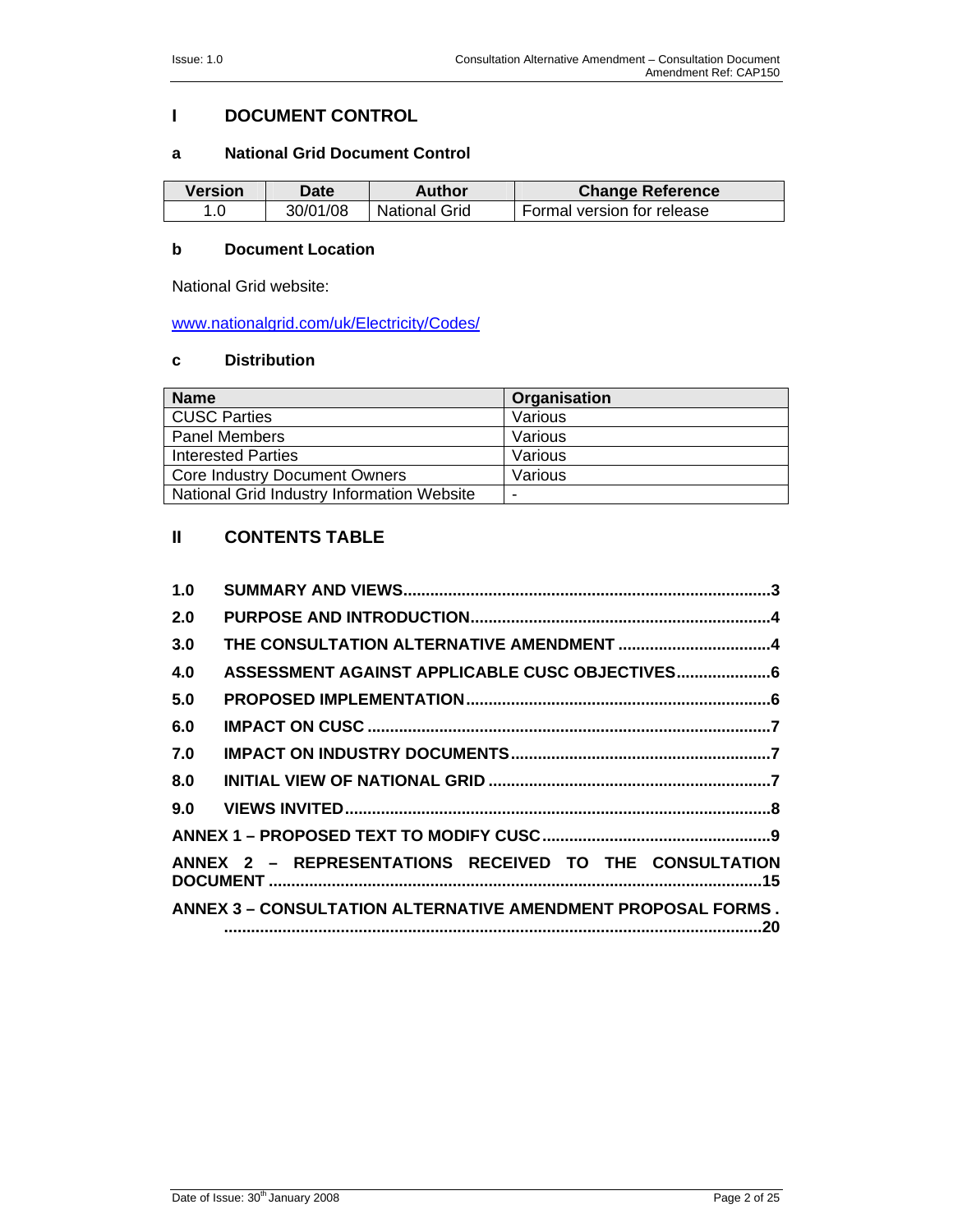# **1.0 SUMMARY AND VIEWS**

# **Executive Summary**

- 1.1 CAP150 Capacity Reduction was proposed by National Grid at the CUSC Amendments Panel on the 29 June 2007. CAP150 seeks to address the issue of Users that have a contracted transmission capacity figure that is inconsistent with their project details (e.g. planning consent) or the construction programme is not consistent with contracted Completion Date.
- 1.2 National Grid proposed to amend the CUSC to enable National Grid to ascertain whether a User's power station project (Project) will be capable of utilising the transmission capacity figure provided for in its Bilateral Agreement by the Completion Date. If the User is unable to provide satisfactory evidence that this is the case then National Grid would have the right to propose changes to the User's Bilateral Agreement and Construction Agreement to reduce the transmission capacity figure to an appropriate level and revise the Construction Works as necessary to reflect this. In addition, National Grid would have the ability to recover the cost from the User of any abortive works (or relevant User Commitment Charges) as a consequence of this reduction in the User's transmission capacity figure and for National Grid's costs associated with processing such changes (as if the changes were requested by the User) on same basis as Modification Application fees.
- 1.3 At the Working Group an Alternative was developed. The Working Group Alternative is based upon the Original principles but proposes that National Grid should have the right of termination, rather than enforcement action, for failure by a User to fulfil its obligations under its Construction Agreement.
- 1.4 Following the consultation period by National Grid which concluded on  $27<sup>th</sup>$ December 2008, three Consultation Alternatives were raised. Consultation Alternative A is proposed by Heysham Offshore Wind Ltd and proposes to amend the Original proposal to prevent inconsistent treatment of Users who hold a BEGA compared to User who hold a BELLA.
- 1.5 Consultation Alternative B is proposed by Gunfleet Sands Ltd and proposes to amend the Working Group Alternative to meet the expressed aims of the Alternative regarding termination for BELLA's.
- 1.6 Consultation Alternative C is proposed by Gunfleet Sands II Ltd and proposes to amend the Working Group Alternative to include both amendments as detailed in Consultation Alternative A and B.

#### **National Grids View**

1.7 National Grid, as the proposer of CAP150 is supportive of Consultation Alterative A believing that the additional clauses remove any potential for discrimination between Users and therefore better facilitates the Applicable CUSC Objectives over and above those of the Original Amendment.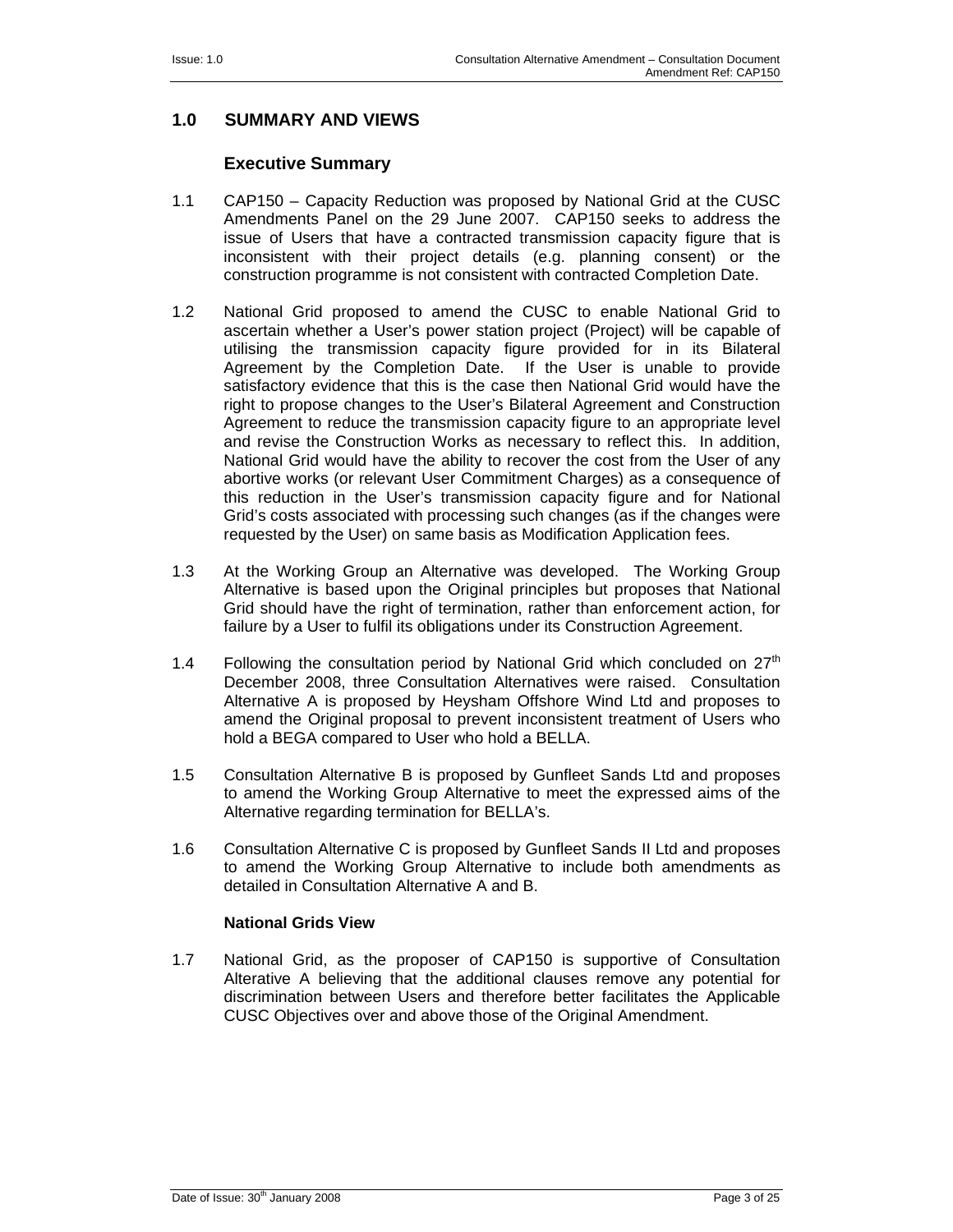# **2.0 PURPOSE AND INTRODUCTION**

- 2.1 This is a consultation document issued by National Gird under the rules and procedures specified in the Connection and Use of System Code (CUSC) as designated by the Secretary of State.
- 2.2 Further to the submission of Amendment Proposal CAP150 and the subsequent consultation, this document seeks views from industry members relating to the Consultation Alternative Amendments for CAP150, proposed by Heysham Offshore Wind Ltd, Gunfleet Sands Ltd and Gunfleet Sands II Ltd.
- 2.3 CAP150 was proposed by National Grid and submitted to the CUSC Amendment Panel for consideration at their meeting on  $29<sup>th</sup>$  June 2007. CAP150 Working Group Report was submitted to the CUSC Panel meeting on 26<sup>th</sup> October 2007. Following evaluation by the Working Group the Following evaluation by the Working Group the Amendments Panel determined that the issue should proceed to wider industry consultation by National Grid. Consultation and invited views on CAP150 concluded on 27<sup>th</sup> December 2007.
- 2.4 Under the terms of the CUSC there is a requirement for a further period of Consultation to be undertaken in order to allow the Industry to consider the proposed consultation alternative amendment. A list of the correspondence received in response to the original consultation is contained in Annex 2 along with the Consultation Alternative proposals.
- 2.5 This consultation document outlines the Consultation Alterative Amendment. Representations received in response to this consultation document will be included in National Grid's Amendment Report that will be furnished to the Authority for their decision.
- 2.6 This Consultation Alternative consultation document has been prepared in accordance with the terms of the CUSC. An electronic copy can be found on the National Grid website, at www.nationalgrid.com/uk/Electricity/Codes/ along with the Original Consultation Report, the Working Group Report and the Amendment Proposal form. This document invites views upon the Consultation Alternative Amendment and the **closing date** is **13th February 2008 for responses.**

# **3.0 THE CONSULTATION ALTERNATIVE AMENDMENT**

#### **Consultation Alternative Amendment A**

- 3.1 Consultation Alternative A is proposed by Heysham Offshore Wind Ltd and proposes to amend the Original CAP150 proposal to prevent inconsistent treatment of Users who hold a BEGA compared to User who hold a BELLA.
- 3.2 In the view of the proposer CAP150 discriminates between Users who hold a BELLA and those with a BEGA that are of a similar size. Pursuant to the arrangements at "BETTA" a Large Embedded Exempt Power Station in Scotland either contracted via a BEGA or a BELLA. Consequently, if the TEC reduction as proposed by CAP150 was applied to a User with a BEGA the User would not have any material impact other than alignment of its export capacity rights and this is not the case for BELLA's. Therefore, the best way in which to highlight this issue is via an example.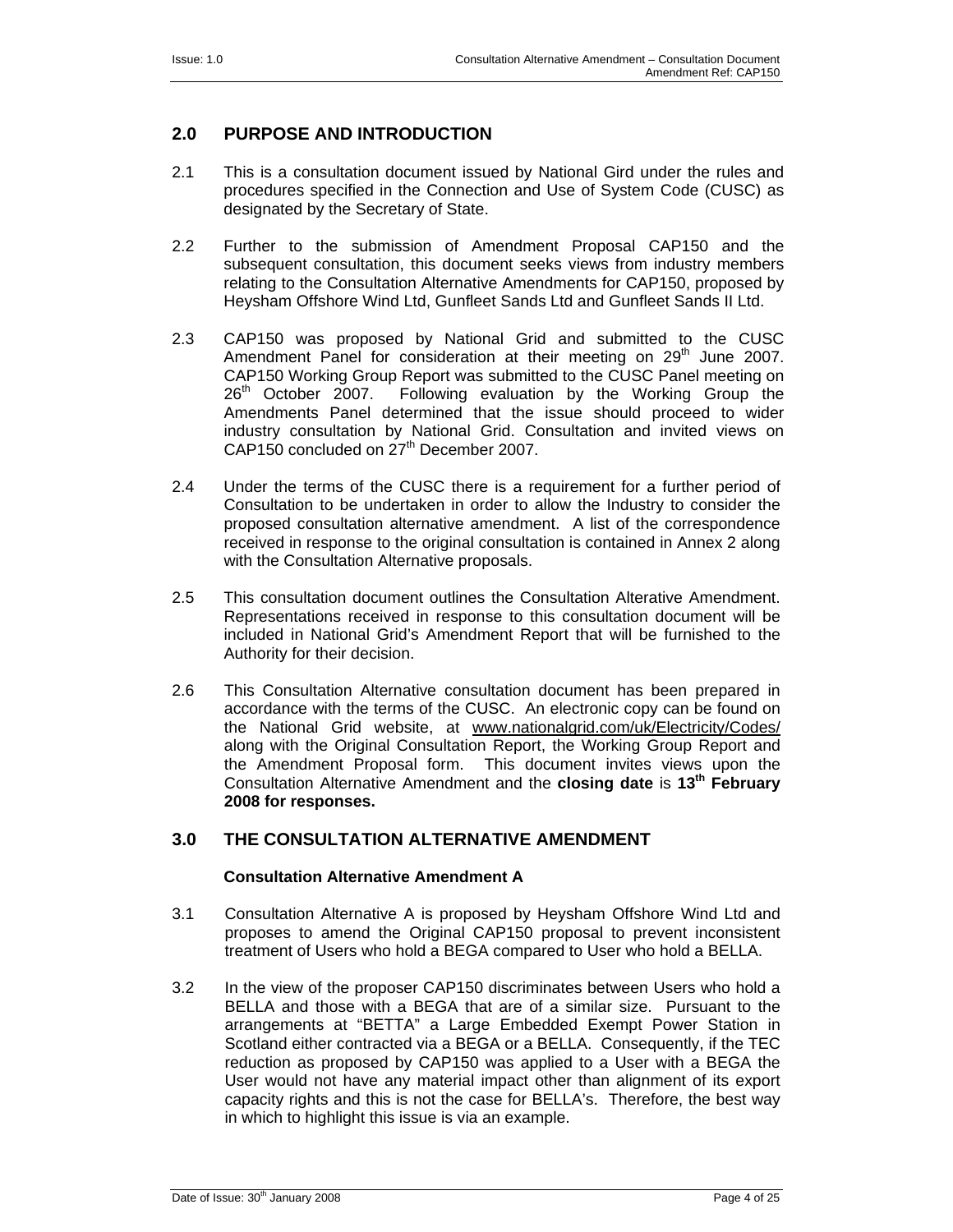- 3.3 If a Users 35MW project in Scottish Power's Distribution licensed area with a TEC of 35MW was reduced to 20MW of TEC due to planning consent misalignment in accordance with the proposed process. The User would be required to meet the costs of reducing the capacity but would still proceed as planned with the original connection date subject to programming of any revised works.
- 3.4 In the case of the same User with a 35MW project with a BELLA, the reduction in capacity to 20MW would result in the project no longer being classified as Large; therefore the BELLA would no longer be the appropriate agreement. In affect the project changes from a Large Embedded Exempt Power Station to an Embedded Small Power Station and subject to the provisions of CUSC 6.5. Scottish Power Distribution (in this example) would need to follow the Request for a Statement of Works process in accordance with CUSC 6.5.5.
- 3.5 Due to scarcity of transmission capacity in Scotland the proposer believes that this would be classed as a "significant system effect" and Scottish Power would need to submit a Request for a Statement of Works and a Modification Application would follow assuming the User wished to continue with their project. As a consequence the Modification Offer would include all the current reinforcement works and the User would have an Offer at a later connection date (in the words of the proposer the User would be placed at the back of the "queue").
- 3.6 The proposer believes that this discriminates between User with BEGA's and BELLA and the User would not have anticipated such an issue when their application was first made.
- 3.7 The proposer considered a number of approaches to address this defect and suggested an additional clause within section 6.5.5. However, after detailed considerations with National Grid's legal team it is proposed to include additional clauses to Schedule 2 Exhibit 3 – the Construction Agreement and Schedule 2 Exhibit 5 – the BELLA. The new clauses are additional to those within the Original Proposed Amendment and cater for the situation described above to ensure BELLA's and BEGA's are treated in a consistent manner.

#### **Consultation Alternative Amendment B**

- 3.8 Consultation Alternative B is proposed by Gunfleet Sands Ltd and proposes to amend the Working Group Alternative to meet the expressed aims of the Alternative regarding termination for BELLA's.
- 3.9 CAP150 Working Group Alternative creates a right for National Grid to terminate the applicable agreement rather than enforcement action for failure by a User to fulfil obligations in its Construction Agreement. The proposer believes that the termination rights are wholly disproportionate but if the amendment were to be approved by the Authority, the drafting for Embedded Power Station's termination is inconsistent with the drafting and intent of the Consultation Document.
- 3.10 In section 5.11 of the Consultation Document, it is stated that "Upon termination of the DNO's Construction Agreement, in order for a BELLA to be terminated, there needs to be a clause inserted into the BELLA" In the view of the proposer they believe that if the DNO's Construction Agreement was terminated the BELLA would also be terminated. However, the proposed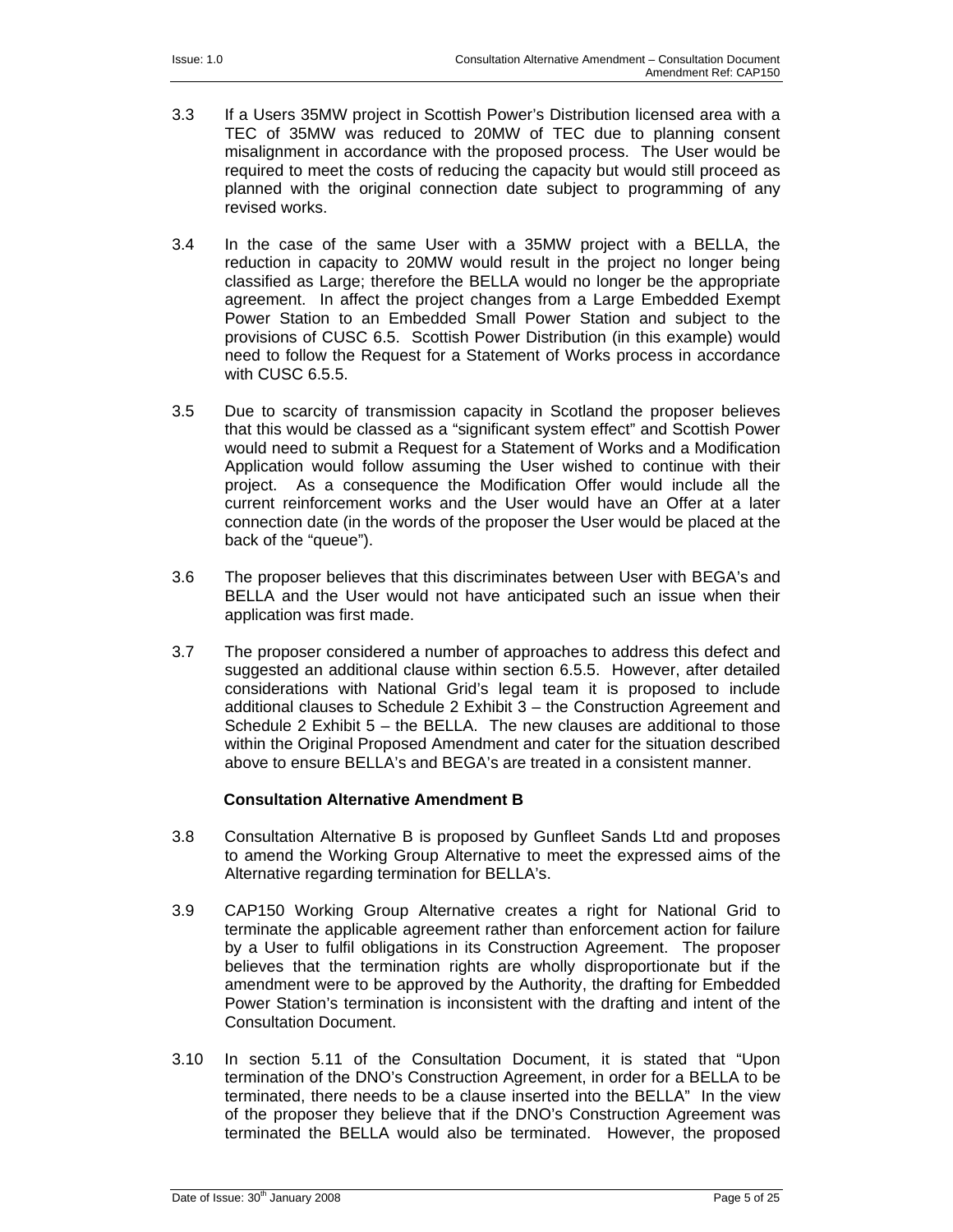drafting with Schedule 2 Exhibit 5 paragraph 8 proposes that the BELLA is terminated upon termination of the Distribution Agreement. However, it is possible that the termination of the DNO's Construction Agreement may lead to the termination of the Distribution Agreement but this does not always occur.

- 3.11 In addition, the proposer believes that this issue regarding the termination of Distribution Agreements and the relationship with BELLA is outside the scope of CAP150 and requires further industry debate in a separate CUSC proposal.
- 3.12 Consequently, Consultation Alternative B proposes a new paragraph 8 which refers to the Construction Agreement rather than the Distribution Agreement.

#### **Consultation Alternative Amendment C**

3.13 Consultation Alternative C is proposed by Gunfleet Sands II Ltd and proposes to amend the Working Group Alternative to include both amends as detailed above in Consultation Alternative A and B.

# **4.0 ASSESSMENT AGAINST APPLICABLE CUSC OBJECTIVES**

- 4.1 CAP150 Consultation Alternatives would better facilitate the CUSC Objective(s);
	- *(a) the efficient discharge by the Licensee of the obligations imposed upon it by the act and the Transmission Licence; and*
	- *(b) facilitating effective competition in generation and supply of electricity and facilitating such competition in the sale, distribution and purchase of electricity.*
- 4.2 In the view of the proposer Consultation Alternative A over and above the Original better facilitates both Applicable Objective (a) and (b) by preventing any possible discrimination against Users with a BELLA.
- 4.3 In the view of the proposer Consultation Alternative B over and above the Working Group Alternative better facilitates both Applicable Objective (a) and (b) by preventing the introduction of unwarranted BELLA termination provisions and correctly links the termination of the BELLA with the termination of the DNO's Construction Agreement.
- 4.4 In the view of the proposer Consultation Alternative C over and above the Working Group Alternative better facilitates both Applicable Objective (a) and (b) by preventing any possible discrimination against Users with a BELLA and preventing the introduction of unwarranted BELLA termination provisions and correctly links the termination of the BELLA with the termination of the DNO's Construction Agreement.

# **5.0 PROPOSED IMPLEMENTATION**

5.1 The proposer's of CAP150 Consultation Alternatives agrees with the Working Group and National Grid that CAP150 Consultation Alternatives should be implemented 10 Business Days after an Authority decision.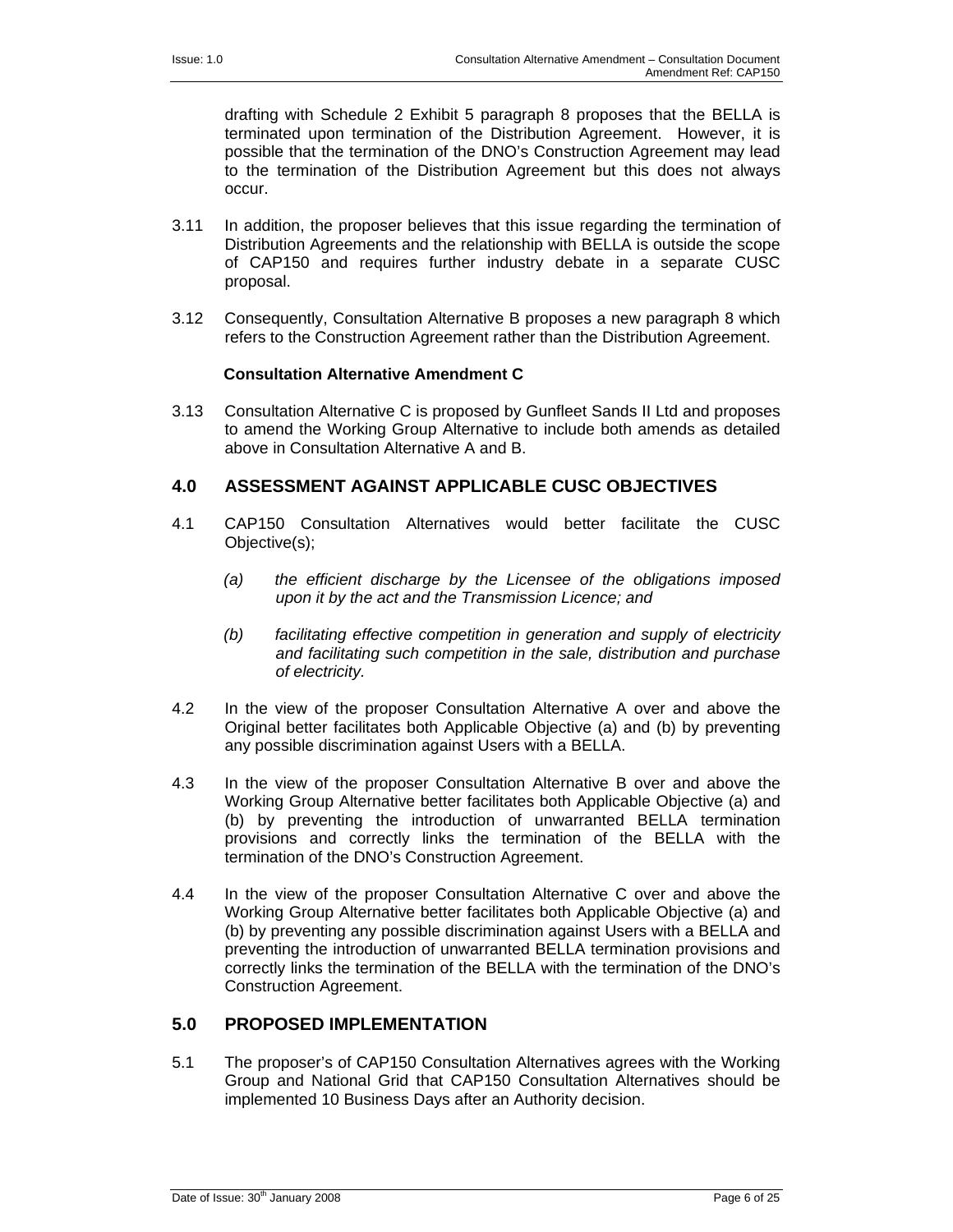# **6.0 IMPACT ON CUSC**

6.1 CAP150 Consultation Alternatives requires amendments to the CUSC as follows.

CUSC Section 11.3 – Definitions New definitions,

Schedule 2 – Exhibit 1 (Bilateral Connection Agreement),

Schedule 2 – Exhibit 2 (Bilateral Embedded Generation Agreement),

Schedule 2 – Exhibit 3 (Construction Agreement), and

Schedule 2 – Exhibit 5 (BELLA).

- 6.2 The text required to give effect to the Consultation Alternative A is contained as Part A of Annex 1 of this document.
- 6.3 The text required to give effect to the Consultation Alternative B is contained as Part B of Annex 1 of this document.
- 6.4 The text required to give effect to the Consultation Alternative C is contained as Part C of Annex 1 of this document.

# **7.0 IMPACT ON INDUSTRY DOCUMENTS**

#### **Impact on Core Industry Documents**

7.1 CAP150 Consultation Alternatives have no impact on Core Industry Documents.

#### **Impact on other Industry Documents**

7.2 CAP150 Consultation Alternative A has a minor impact upon the STC under STCP18-1. The STC Committee will be informed of the potential consequential impact on the STC in the event of CAP150 Amendment Proposal being approved by the Authority and subsequently implemented within the CUSC. The STC Committee will be requested to review the impact of CAP150 and any associated STC changes will be proposed and progressed in line with the STC Amendment Proposal process in accordance with Section B, paragraph 7.2

#### **8.0 INITIAL VIEW OF NATIONAL GRID**

- 8.1 National Grid, as the proposer of CAP150 is supportive of Consultation Alternate A believing that the additional clauses removes any potential for discrimination between Users and therefore best facilitates the Applicable CUSC Objectives over and above those of the Original Amendment.
- 8.2 National Grid believes Consultation Alternate B better facilitates the Applicable Objectives however to a lesser extent as it only addresses one to the defects raised by the Consultation Alternatives.
- 8.3 National Grid believes that Consultation Alternate C also better facilitates the Applicable Objectives over and above those in the Working Group Alternative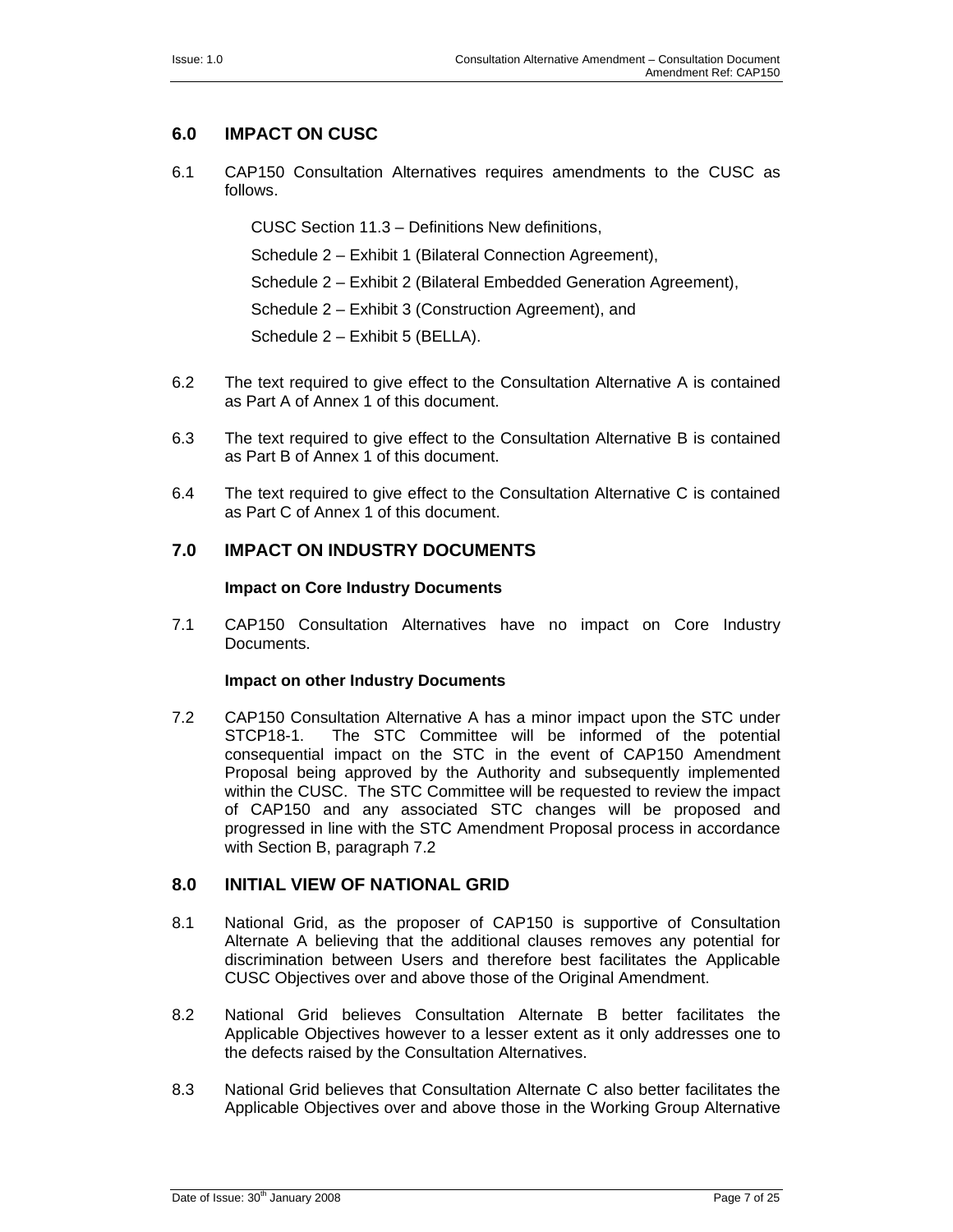by preventing the potential for discrimination and correctly links the termination provisions of the BELLA with the Construction agreement.

- 8.4 With regard to all the Alternatives, National Grid believes that CAP150 will provide the necessary process and tools to maintain accurate information from User's regarding their Projects. This information will allow National Grid to obtain increased certainty over the amount of capacity connecting to the Transmission System and should facilitate efficient and timely connection of new Projects where there is a scarcity of transmission capacity.
- 8.5 In conclusion, National Grid believes Consultation Alternative A is the best because it provides a complete solution taking into account User's concerns as the outcome of this proposed process is an adjustment to capacity and not termination.

# **9.0 VIEWS INVITED**

- 9.1 National Grid is seeking the views of interested parties in relation to the issues raised by Consultation Alternative Amendment Proposal CAP150.
- 9.2 Please send your responses to this consultation to National Grid by no later than **close of business on 13th February 2008.**

Please address all comments to the following e-mail address:

Beverley.Viney@uk.ngrid.com

Or alternatively, comments may be addressed to:

Beverley Viney Amendments Panel Secretary Electricity Codes National Grid National Grid House Warwick Technology Park Gallows Hill **Warwick** CV34 6DA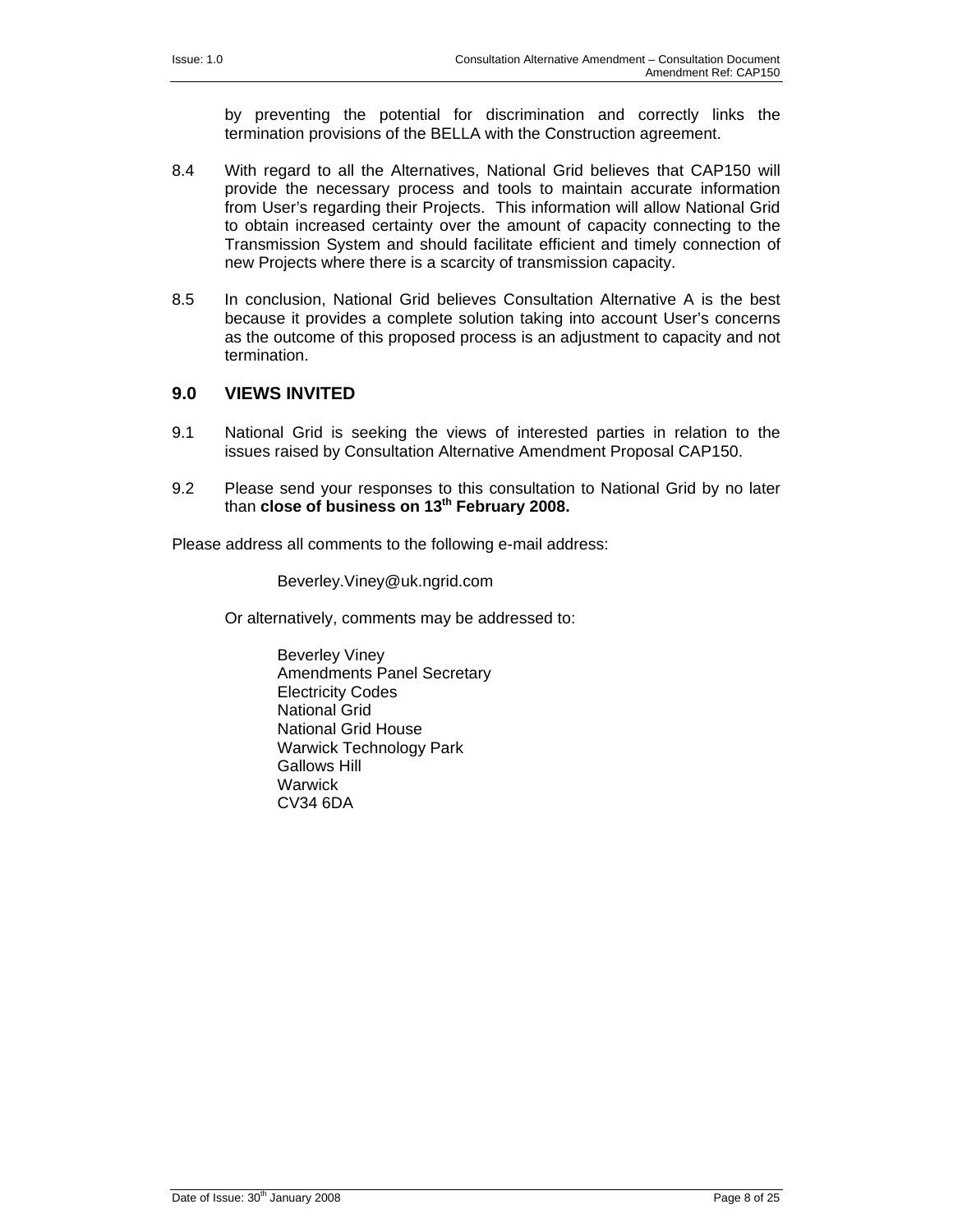# **ANNEX 1 – PROPOSED TEXT TO MODIFY CUSC**

# **Part A - Text to give effect to the Proposed Consultation Alternative Amendment A**

The text below amends the Original CAP150 Proposal by inserting the coloured and struck through text. A copy of the full Original legal text can be found in the Consultation document see link below:

http://www.nationalgrid.com/NR/rdonlyres/F576CC45-9C2A-4873-88DB-060FBC7A84F3/21709/CAP150Consultationfinal.pdf

Schedule 2 Exhibit 3 (the Construction Agreement)

2. Users in the capacity of a Directly Connected Distribution System where works are required in respect of a BELLA or Relevant Embedded Medium Power Station or a Relevant Embedded Small Power Station

In addition to changes in text, add new clause 7.4.10

[*for use in construction agreement with associated BELLA only*

- 7.4.10 Where as a result of the reduction in the **Developer Capacity** effected by the **Notice of Reduction** the **Developer** is no longer an **Embedded Exemptable Large Power Station** and as a result the **BELLA** is to be terminated as provided for in the **BELLA** then the following provisions shall apply:
- 7.4.10.1 The agreement to vary referred to in Clause 7.4.9 above shall also provide for such amendments as are necessary to the **Construction Agreement** and [**Bilateral Connection Agreement** or **Agreement to Vary**] to reflect the fact that the **Developer** is no longer to be party to a **BELLA** but is a **Relevant Embedded Small Power Station**.
- 7.4.10.2 Where **The Company** determines that the reduction in the **Developer Capacity** effected by the **Notice of Reduction** is such that if a **Request for a Statement of Works** had been made by the **User** on the basis of that reduced **Developer Capacity** on the same date as, but instead of, the **Developer's** application for the **BELLA** then no works would have been required on the **GB Transmission System** then **The Company** shall be entitled to terminate this **Construction Agreement** and the provisions of Clause 11 shall apply. In such case **The Company** shall be entitled to make such amendments as are necessary to the [**Bilateral Connection Agreement** or **Agreement to Vary**] to reflect the fact that the **Developer** is no longer party to a **BELLA** but is a **Relevant Embedded Small Power Station**.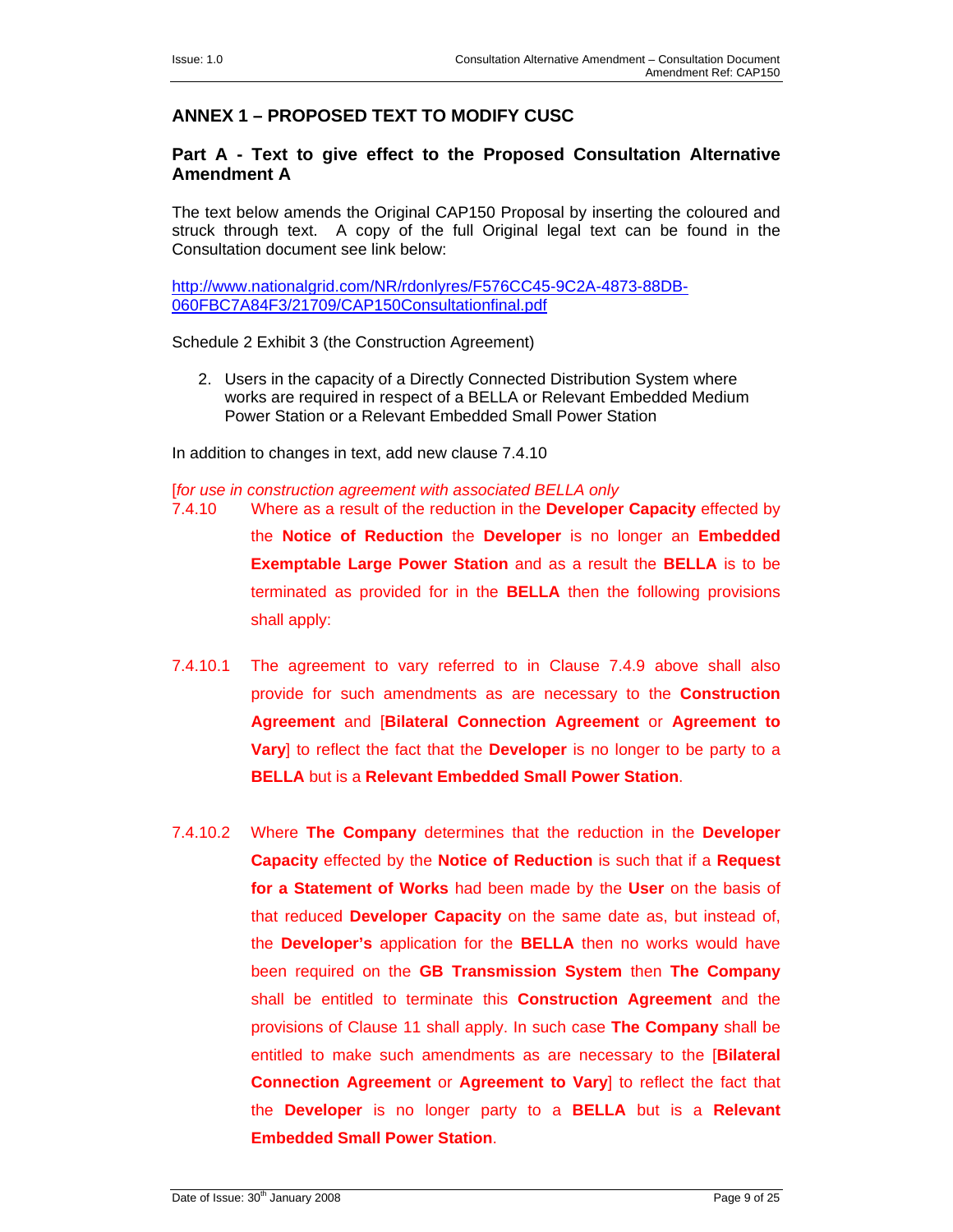7.4.10.3 **The Company** and the **User** shall treat the **Developer** as if it had been a **Relevant Embedded Small Power Station** at the time of its application for a **BELLA** and for the purposes of **CUSC** Paragraph 6.5 as if a) the **Developer's** application for the **BELLA** had been a **Request for a Statement of Works** under **CUSC** 6.5.5, b) this **Construction Agreement** had been entered into as a result of the **Modification Application** referred to in **CUSC** Paragraph 6.5.5.5, c) the **Notice of Reduction** is a revised **Request for a Statement of Works** from the **User** under **CUSC** Paragraph 6.5.5.8 by reference to the reduction in the **Developer Capacity** effected by the **Notice of Reduction** and d) the agreement to vary referred to in Clause 7.4.10.1 or 7.4.10.2 as **The Company's** response to the **User's** revised **Request for a Statement of Works** and the provisions of **CUSC** Paragraph 6.5 shall apply on that basis.

Edits to Schedule 2 Exhibit 5 (the Bella)

Amend Clause 8 (term) of Bella as follows 8. Term

- 8.1 Subject to the provisions for earlier termination set out in **CUSC** and Clause 8.2 below, this **BELLA** shall continue until all of the **User's** equipment is **Disconnected** from the relevant **Distribution System** at the site of **Connection** as provided in Section 5 of **CUSC**.
- 8.2 This **BELLA** shall terminate on the earlier of
	- (a) the **Notice of Reduction Effective Date** where as a result of the **Notice of Reduction** the **User** is no longer an **Embedded Exemptable Large Embedded Power Station**.
	- (b) termination of the **DNO Construction Agreement** pursuant to Clause 7.4.10.2 of the **Construction Agreement** and provided that the **Bilateral Connection Agreement** between the **DNO** and **The Company** has, where required by **The Company**, been amended to reflect the fact that the **Developer** is no longer party to a **BELLA** but is a **Relevant Embedded Small Power Station**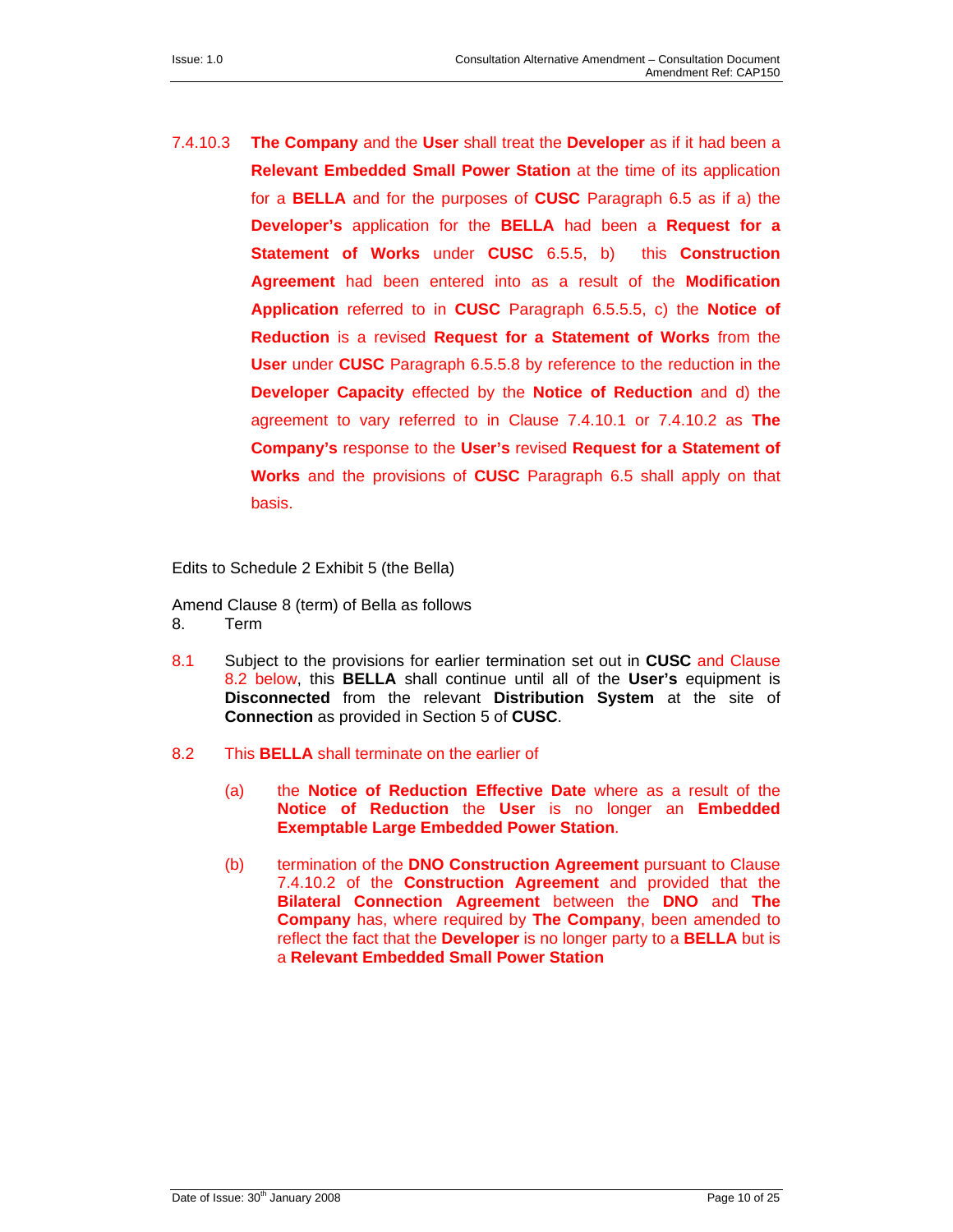# **Part B - Text to give effect to the Proposed Consultation Alternative Amendment B**

The text below amends the CAP150Working Group Alternative by inserting the coloured and struck through text. A copy of the full Working Group legal text can be found in the Consultation document see link below:

http://www.nationalgrid.com/NR/rdonlyres/F576CC45-9C2A-4873-88DB-060FBC7A84F3/21709/CAP150Consultationfinal.pdf

- 2 **Users in the capacity of a Directly Connected Distribution System where works are required in respect of a Bella or a relevant embedded medium Power Station or a relevant Embedded Small Power Station**
- B BELLA

Edits to Schedule 2 Exhibit 5 (the Bella)

Add the additional following new definitions at Clause 1

| <b>DNO</b>                        | name address and registered number of               |
|-----------------------------------|-----------------------------------------------------|
|                                   | owner operator of the distribution network          |
|                                   | to which user is to connect.                        |
| <b>DNO Construction Agreement</b> | the agreement between The Company                   |
|                                   | for <b>Transmission</b><br><b>DNO</b><br>the<br>and |
|                                   | <b>Reinforcement</b><br><b>Works</b><br>as.<br>a    |
|                                   | consequence of the User's connection to             |
|                                   | the Distribution System.                            |

Replace amended Clause 8 (Term) of the BELLA as follows

 "Subject to the provisions for earlier termination set out in the **CUSC**, this **BELLA** shall continue until all of the **User's** equipment is **Disconnected** from the relevant **Distribution System** as provided in Section 5 of **CUSC** or earlier if the **DNO Construction Agreement** is terminated prior to the issue by **The Company** of the **Operational Notification**."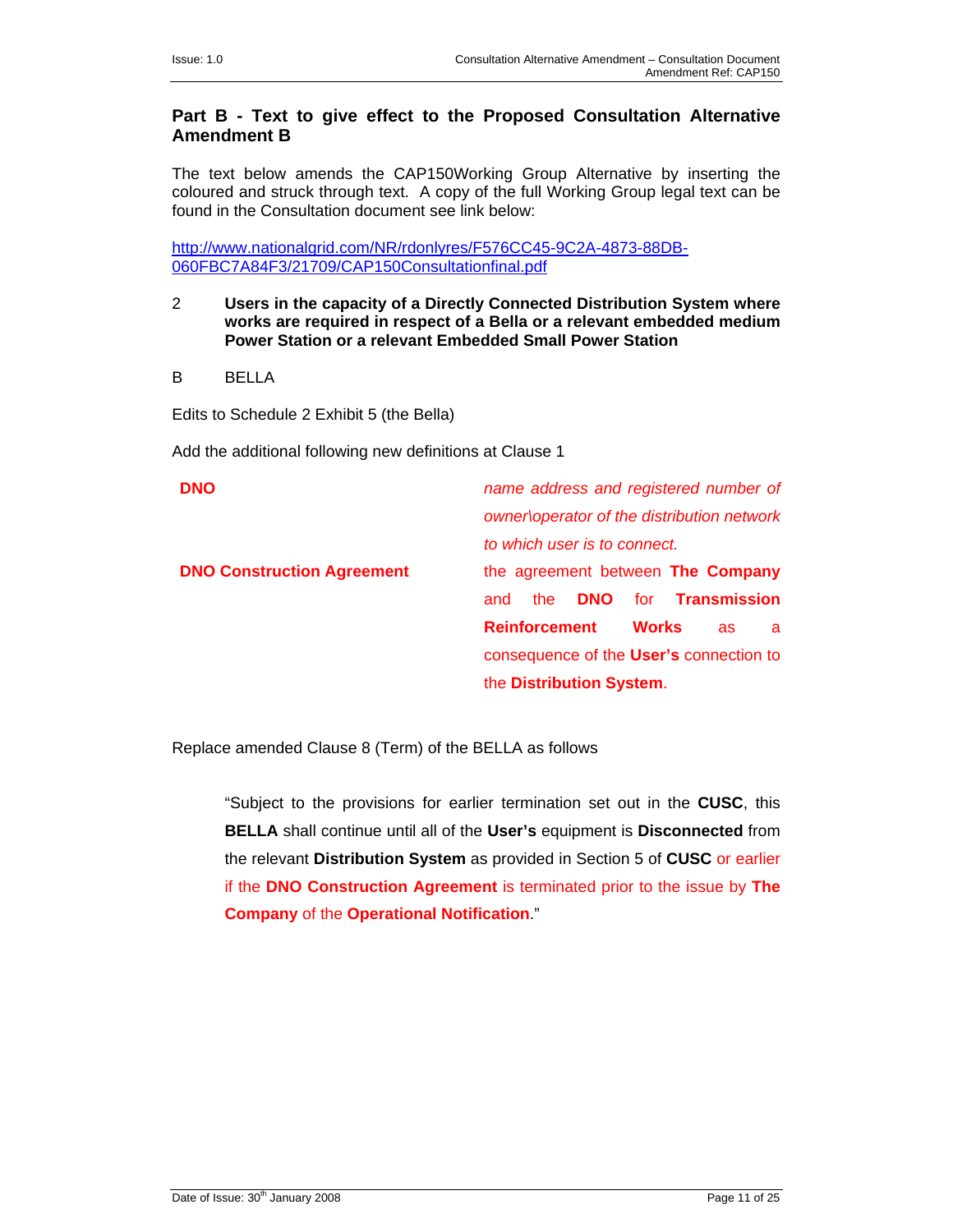# **Part C - Text to give effect to the Proposed Consultation Alternative Amendment B**

The text below amends the CAP150 Working Group Alternative by inserting the coloured and struck through text. A copy of the full Working Group legal text can be found in the Consultation document see link below:

http://www.nationalgrid.com/NR/rdonlyres/F576CC45-9C2A-4873-88DB-060FBC7A84F3/21709/CAP150Consultationfinal.pdf

- 2 **Users in the capacity of a Directly Connected Distribution System where works are required in respect of a Bella or a relevant embedded medium Power Station or a relevant Embedded Small Power Station**
- A Construction Agreement

Add the following as new clause 2.y.5

#### [in the case of a BELLA

- 2.y.5 Where as a result of the reduction in the **Developer Capacity** [specified **in**  the **Notice of Intended Termination]** the **Developer** is no longer an **Embedded Exemptable Large Power Station** and as a result the **BELLA**  is to be terminated as provided for in the **BELLA** then the following provisions shall apply:
- 2.y.5.1**The Company** and the **User** shall treat the **Developer** as if it had been a **Relevant Embedded Small Power Station** at the time of its application for a **BELLA** and for the purposes of **CUSC** Paragraph 6.5 as if a) the **Developer's** application for the **BELLA** had been a **Request for a Statement of Works** under **CUSC** 6.5.5 and b) this **Construction Agreement** had been entered into as a result of the **Modification Application** referred to in **CUSC** Paragraph 6.5.5.5 and the provisions of **CUSC** Paragraph 6.5 shall apply on that basis.

2.y.5.2 Clause 2.y.4 shall be deleted and replaced as follows

- "2.y.4 Once a **Notice of Intended Termination** has been issued **The Company** shall be entitled to terminate this **Construction Agreement** forthwith in the event that either:
	- a) **The Company** requires a revised **Request for a Statement of Works** and the **User** does not submit the same within 15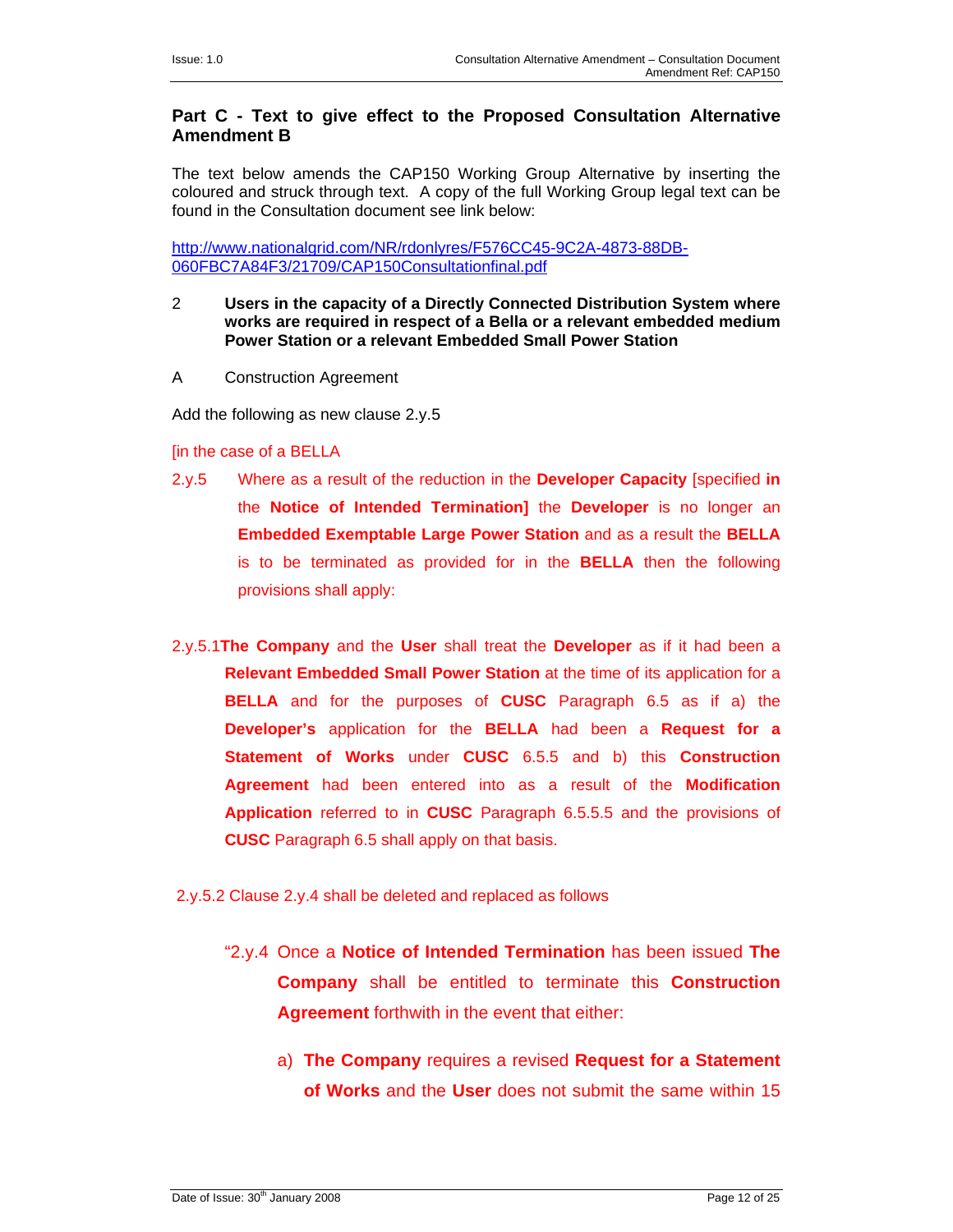**Business Days** of the date of the **Notice of Intended Termination**; or

b) the **User** does not accept the resulting **Modification Offer**  within the period specified by **The Company** as such period might be extended if the **Modification Offer** is referred to the **Authority** for determination,

and upon such termination the provisions of Clause 11 shall apply."

2.y.5.3 The **Modification Offer** referred to in Clause 2.y.5.2(b) shall also provide for such amendments as are necessary to this **Construction Agreement** and the [**Bilateral Connection Agreement** or **Agreement to Vary**] to reflect the fact that the **Developer** is no longer to be party to a **BELLA** but is a **Relevant Embedded Small Power Station**.

B BELLA

Edits to Schedule 2 Exhibit 5 (the Bella)

Add the additional following new definitions at Clause 1

| <b>DNO</b>                            | name address and registered number of               |
|---------------------------------------|-----------------------------------------------------|
|                                       | owner\operator of the distribution network          |
|                                       | to which user is to connect.                        |
| <b>DNO Construction Agreement</b>     | the agreement between The Company                   |
|                                       | <b>DNO</b><br>for <b>Transmission</b><br>the<br>and |
|                                       | <b>Reinforcement</b><br><b>Works</b><br>as.<br>a    |
|                                       | consequence of the User's connection to             |
|                                       | the Distribution System.                            |
| <b>Notice of Intended Termination</b> | a notice given by <b>The Company</b> to the         |
|                                       | <b>DNO</b> pursuant to Clause 2.y.3 of the          |
|                                       | <b>DNO Construction Agreement.</b>                  |

Replace amended Clause 8 (Term) of the BELLA as follows

"8.1 Subject to the provisions for earlier termination set out in the **CUSC** and Clause 8.2 and Clause 8.3 below, this **BELLA** shall continue until all of the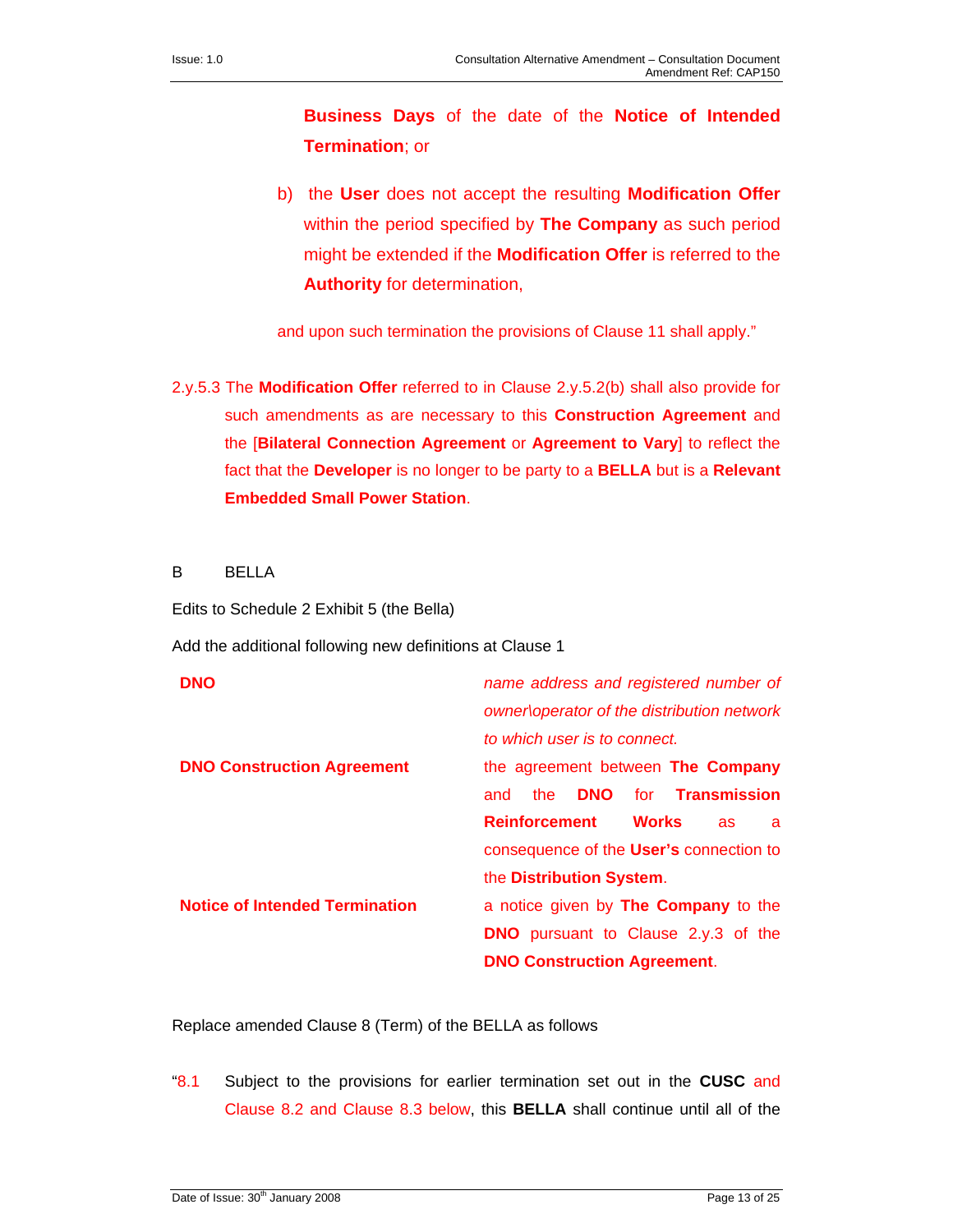**User's** equipment is **Disconnected** from the relevant **Distribution System** as provided in Section 5 of **CUSC**.

- 8.2 This **BELLA** shall terminate where the **User** is no longer an **Embedded Exemptable Large Embedded Power Station** as a result of a revised **Request for a Statement of Works** made by the **DNO** following a **Notice of Intended Termination** and provided that the **DNO** has accepted the **Modification Offer** as required pursuant to Clause 2.y.4 of the **DNO Construction Agreement**.
- 8.3 This **BELLA** shall terminate if the **DNO Construction Agreement** is terminated prior to the issue by **The Company** of the **Operational Notification**.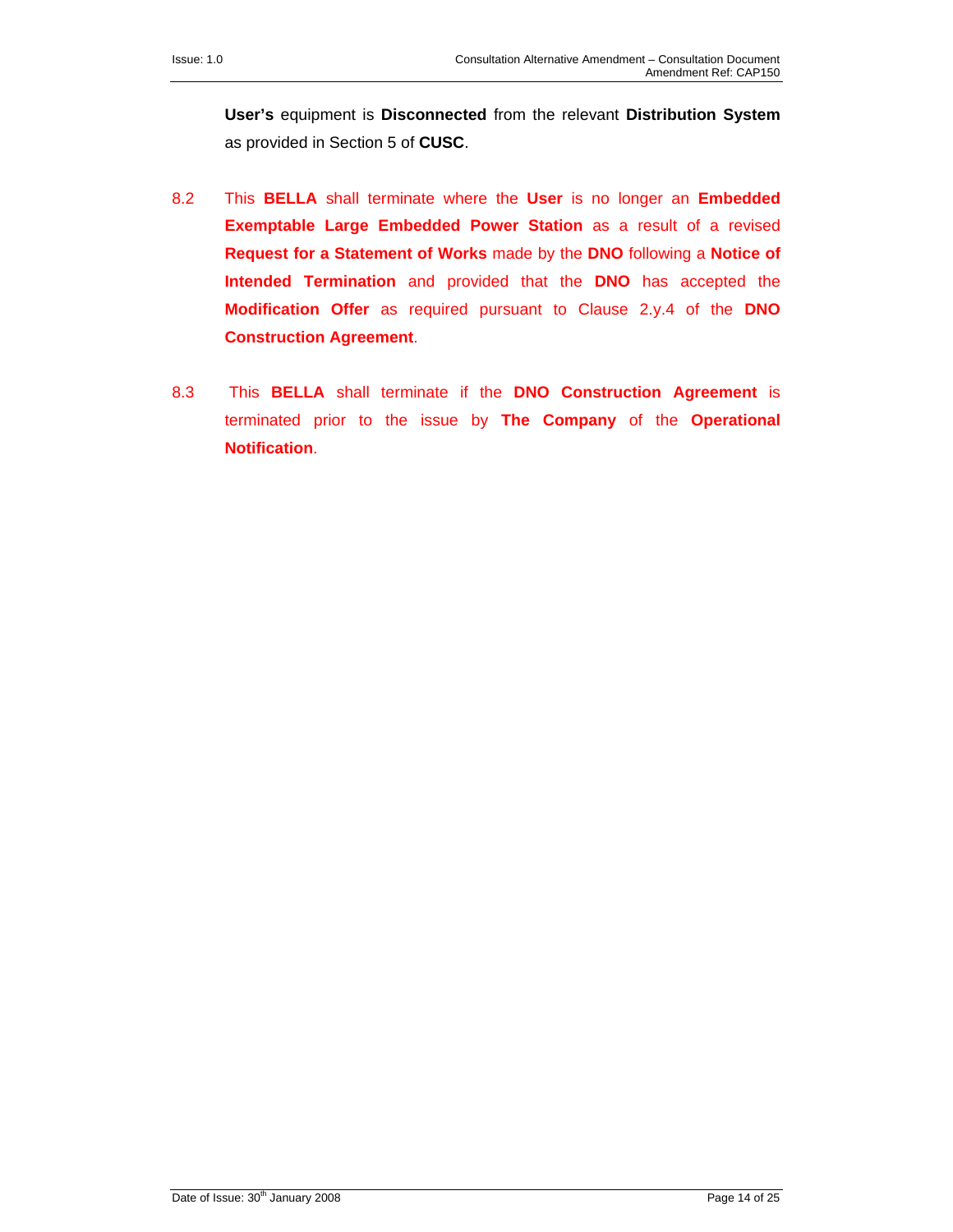# **ANNEX 2 – REPRESENTATIONS RECEIVED TO THE CONSULTATION DOCUMENT**

This Annex includes list of all representations received following circulation of the Consultation Document of CAP150 (circulated on 29<sup>th</sup> November 2007, requesting comments by close of business on  $27<sup>th</sup>$  December 2007) and a copy to the Consultation Alternative. Complete copies will be provided in the Amendment Report.

Representations were received from the following parties:

| No.            | Company                                 | File No.     |
|----------------|-----------------------------------------|--------------|
| 1              | <b>British Energy</b>                   | CR_CAP150_01 |
| $\overline{2}$ | Centrica                                | CR CAP150 02 |
| 3              | Dong Walney, SeaScape, Gunfleet         | CR CAP150 03 |
| 4              | E.ON                                    | CR_CAP150_04 |
| 5              | <b>EDF</b>                              | CR_CAP150_05 |
| 6              | <b>Falck Renewables</b>                 | CR_CAP150_06 |
| $\overline{7}$ | <b>Highlands and Islands Enterprise</b> | CR CAP150 07 |
| 8              | InterGen UK                             | CR CAP150 08 |
| 9              | <b>RWE</b>                              | CR_CAP150_09 |
| 10             | <b>Scottish Power</b>                   | CR_CAP150_10 |
| 11             | <b>Scottish Renewables</b>              | CR CAP150 11 |
| 12             | <b>SSE</b>                              | CR_CAP150_12 |
| 13             | <b>Welsh Power</b>                      | CR_CAP150_13 |
| 14             | West coast energy                       | CR_CAP150_14 |
| 15             | Wind Energy                             | CR_CAP150_15 |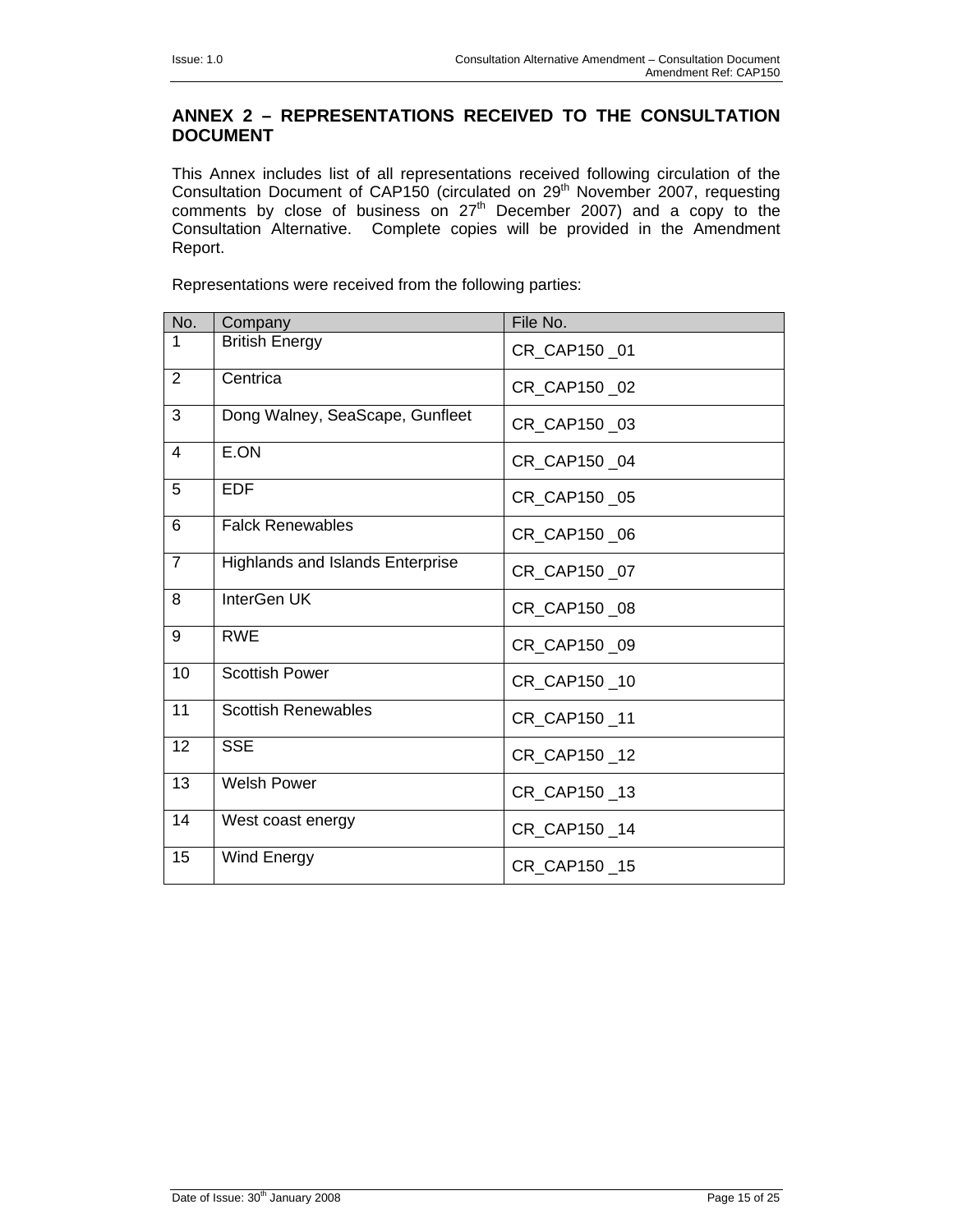

Heysham Offshore Wind Ltd<br>C/O DONG Energy Cro Dorva Eriergy<br>Teglholmen<br>A. C. Meyers Vænge 9<br>2450 Copenhagen SV Denmark

Tel +45 44 80 60 00<br>Fax +45 44 80 60 00

www.dongenergy.com

27 December 2007

**Beverley Viney Amendments Panel Secretary Electricity Codes** National Grid National Grid House Warwick Technology Park Gallows Hill, Warwick **CV34 6DA** 

#### Dear Beverley **Amendment Proposal CAP150: Capacity Reduction**

Thank you for the opportunity to comment on this amendment proposal and the associated Working Group Alternative Amendment ("WGAA"). These comments are made on behalf of Heysham Offshore Wind Ltd, a CUSC party and affiliate of DONG Energy A/S operator and developer of a number of power stations in Great Britain. They are supported by DONG's affiliates DONG Walney (UK) Ltd, SeaScape Energy Ltd, Gunfleet Sands Ltd and Gunfleet Sands II Ltd.

We are aware that there has been debate about whether a CUSC Party may submit more than one Consultation Alternative Amendment in respect of a s single Proposed Amendment. If it is believed that each Party may submit only one Consultation Alternative Amendment we would like Consultation Alternative Amendment A to be considered to be made by Heysham Offshore Wind Ltd, Consultation Alternative Amendment B to be considered to be made by Gunfleet Sands Ltd and Consultation Alternative Amendment C to be considered to be made by Gunfleet Sands II Ltd. The attached Consultation Alternative Amendment forms have been completed accordingly

#### Original Amendment: Comments and Consultation Alternative Amendment

Our key concern with the proposed amendment is that it discriminates unfairly against holders of BELLAs when compared with similarly sized projects that hold BEGAs. A Large Embedded Exempt Power Station in Scotland will have contracted with NGET either via a BEGA or a BELLA, pursuant to arrangements put in place for "BETTA". The project developer will be affected by CAP150 but in very different ways if the reduction in transmission capacity is such that the station cases to be "Large" (ie below 30MW in the south of Scotland or below 10MW in the north).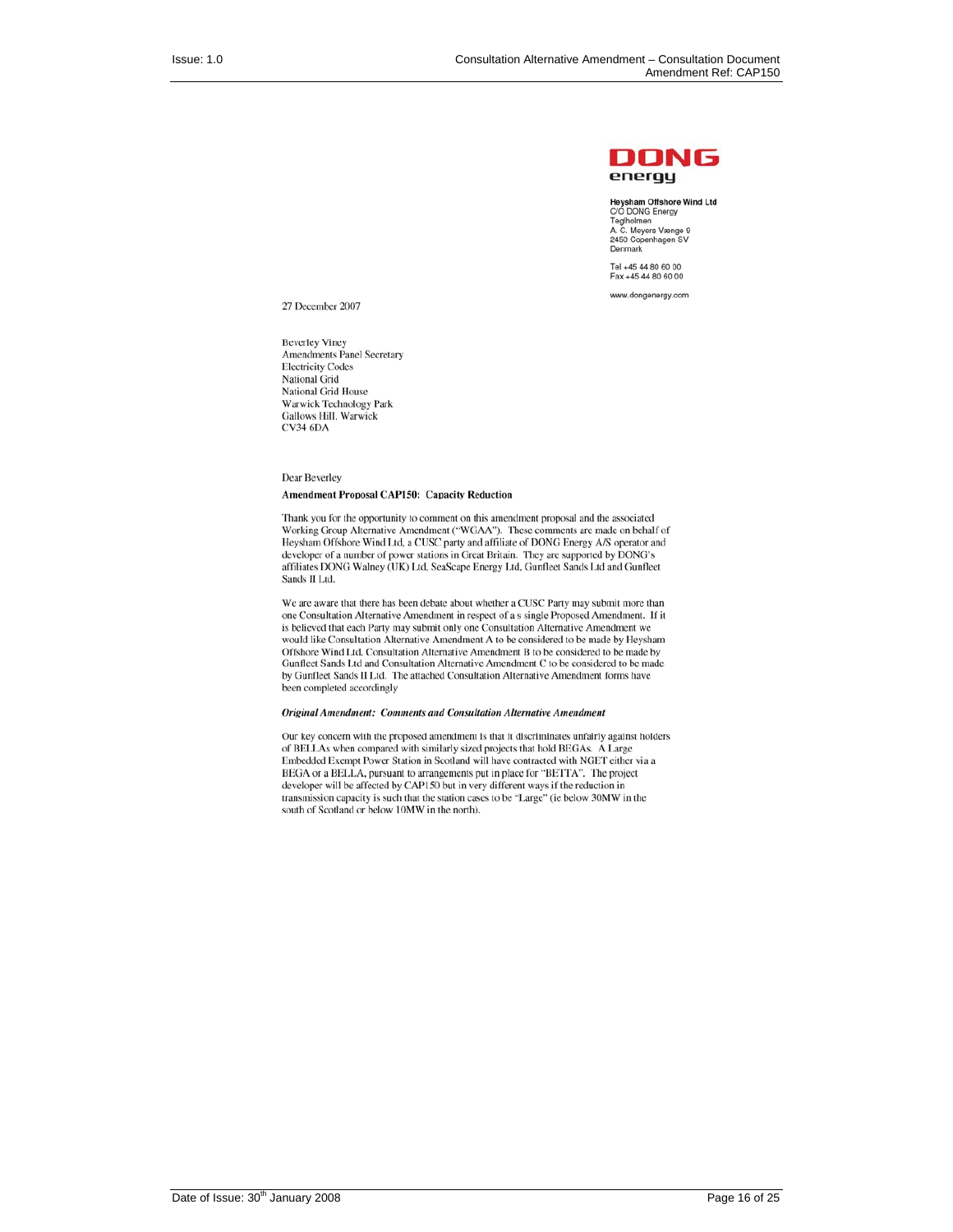

In the case of a project contracting by way of a BEGA, a reduction in TEC under the CAP150 process will not have any material impact other than to align its export capacity rights with its permits and/or generating capacity as built – for instance a 35MW project in Scottish Power Distribution's licensed area might be reduced to 20MW due to a planning constraint. Whilst the generator would need to meet the costs of reducing its capacity, it could still be able to proceed as planned with the original connection date, albeit for a smaller capacity.

In contrast, if the same project had contracted by way of a BELLA, a reduction in capacity to 20MW would mean that the station is no longer Large and therefore the BELLA would not be applicable to the station. In fact the station would now be an Embedded Small Power Station and subject to the provisions of 6.5.1(a) of the CUSC. This means that the DNO would now need to follow the "Request for a Statement of Works" process in 6.5.5. Our understanding is that in Scotland today, NGET would invariably regard an embedded station of this size as having a "significant system effect on the GB Transmission System" and therefore require the DNO to submit initially a Request for a Statement of Works and then a Modification Application. Further, the offer associated with the Modification Application would contain substantial reinforcement requirement as this "new" capacity requirement was effectively assessed at the end of the Scottish queue. The developer's station would thus be subject to substantial delays until reinforcements were completed.

In the case of projects who made an application prior to the end of 2004, the effect of this process (where the project reduces its size from "Large" to "Small") would be to move the BELLA-holding project to the back of the "queue", whereas the BEGA-holding project would<br>retain its place in the queue and its original connection date. This is wholly inequitable. It is also an event that could not have been foreseen when in 2005 developers had to choose between BELLA and BEGA as contracting approaches for BETTA.

We considered a number of approaches to remedy this defect, including granting the User the right to switch from BELLA to BEGA without losing its place in the queue, or simply excluding projects that have held BELLAs from the Request for a Statement of Works process. Whilst these seemed reasonable ways forward we were concerned that adopting such an approach may have raised other issues which we could not properly consider in formulating a Consultation Alternative Amendment. Instead we suggest that an additional clause be included in section 6.5.5 of the CUSC to make it clear that the Transmission Reinforcement Works imposed on the DNO as a result of the Request for a Statement of Works cannot be such that they delay the developer's project beyond the date that would have been caused by the original Construction Agreement prepared in relation to the BELLA. Other amendments to could however be considered so long as they address the same defect.

The attached Consultation Alternative Amendment (A), proposed by Heysham Offshore Wind Ltd, contains illustrative wording for the additional CUSC provision needed.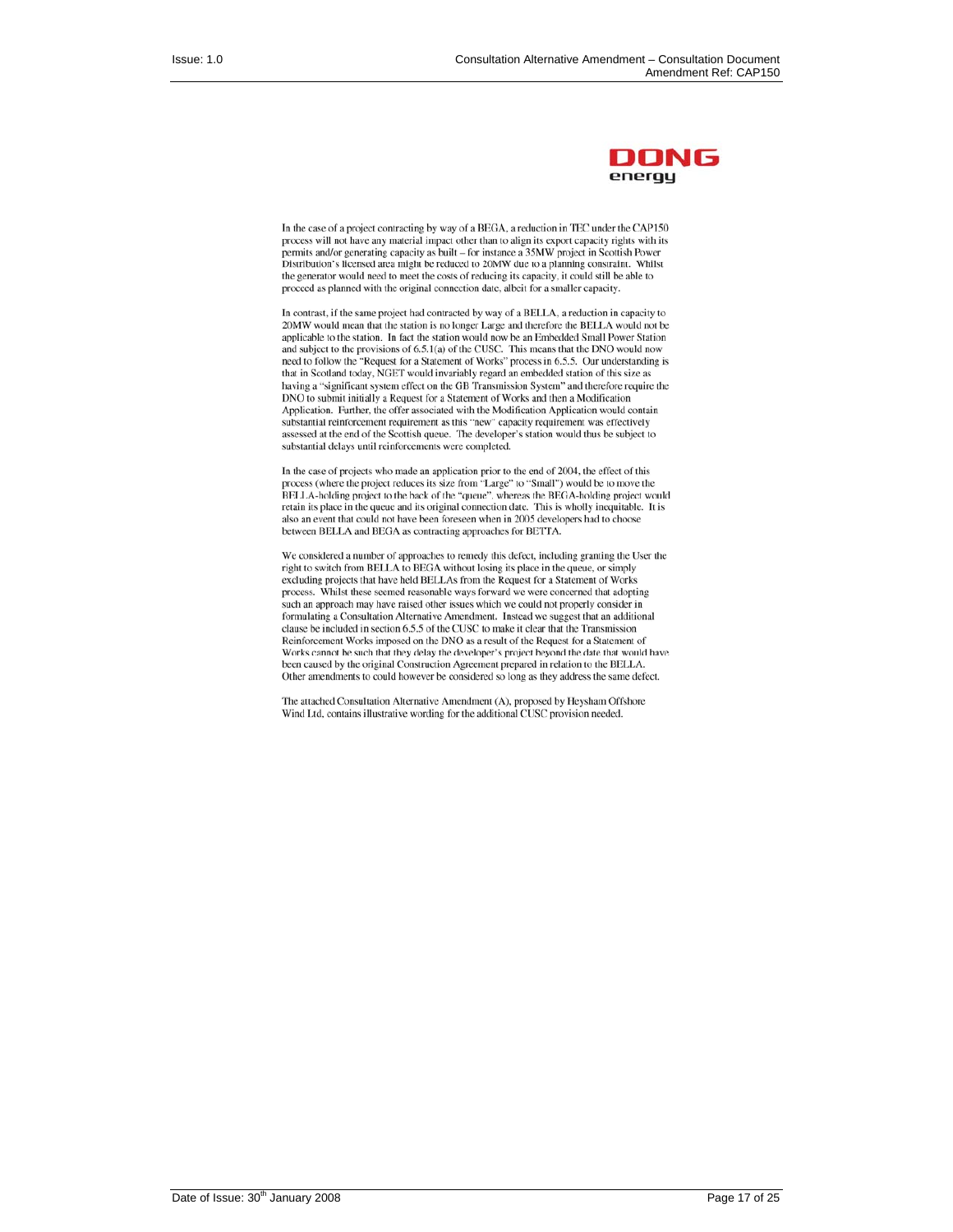

#### Working Group Alternative Amendment: Comments and Consultation Alternative **Amendments**

Having reviewed the proposed we agree with the majority view of the CUSC Panel in that the proposed termination rights in this formulation of CAP150 appears wholly disproportionate to what may be a relatively minor mismatch between capacity reserved and capacity being developed. It is unclear how NGET would exercise the judgement indicated in the diagram and text of sections 5.13 to 5.16 of the Consultation Document and this would add greatly to uncertainty in the development process. Indeed, the very presence of these draconian termination rights may cause otherwise viable projects to fail as equity investors and financiers supporting projects would understandably be reluctant to continue where there was a risk that NGET could unilaterally terminate key agreements. For Embedded Power Stations a further problem is that all communications go via the DNO and there is only 15 days to respond to the requesting (including making a full Mod App within 15 days of a Notice of Intended Termination). Whilst this is also a problem for the Original Amendment Proposal, at least in that formulation the ultimate effect is only downsizing of the transmission capacity, whereas in the WGAA the result is termination. There are no additional checks and balances for the Embedded generator reflecting the longer communication chain.

In addition, the proposed CUSC drafting for the WGAA does not fully align with the text of the Consultation Document. In section 5.11 it is stated that "Upon termination of the DNO's Construction Agreement, in order for a BELLA to be terminated, there needs to be a clause inserted into the BELLA". One would therefore expect that the BELLA would state that if the DNO's Construction Agreement was terminated the BELLA would also be terminated. In fact, the proposed drafting is that the BELLA would be terminated upon termination of the<br>Distribution Agreement (that is "an agreement entered into by a User with the owner/operator of the Distribution System for the connection ... and use of such Distribution System"). Whilst the termination of the DNO's Construction Agreement may lead to termination of the Distribution Agreement this is not necessarily the case, and in any event termination of the Distribution Agreement and its relationship to the BELLA is a much bigger issue than discussed in CAP150.

It is noted that the Consultation Document did not expressly refer to the termination of the Distribution Agreement, although there was the rather obscure comment "[this new BELLA Clause] will ensure when the DNO's Construction Agreement is terminated all generator agreements directly associated with the terminated DNO Construction Agreement are terminated". This is not how the drafting works and the question of termination of the BELLA for reasons other than the termination of the DNO Construction Agreement needs to be properly debated if that is what is being sought.

Indeed it is known that NGET has been seeking termination of BELLAs where there is a termination or replacement of the Distribution Agreement, although it has been shown that this cannot be done without the User's consent. It therefore seems entirely inappropriate for such a significant provision to be added to existing BELLAs without the matter being properly debated through the CUSC governance process. As proposed the drafting change fails to meet its stated aim and raises significant issues outwith the scope of the proposed amendment.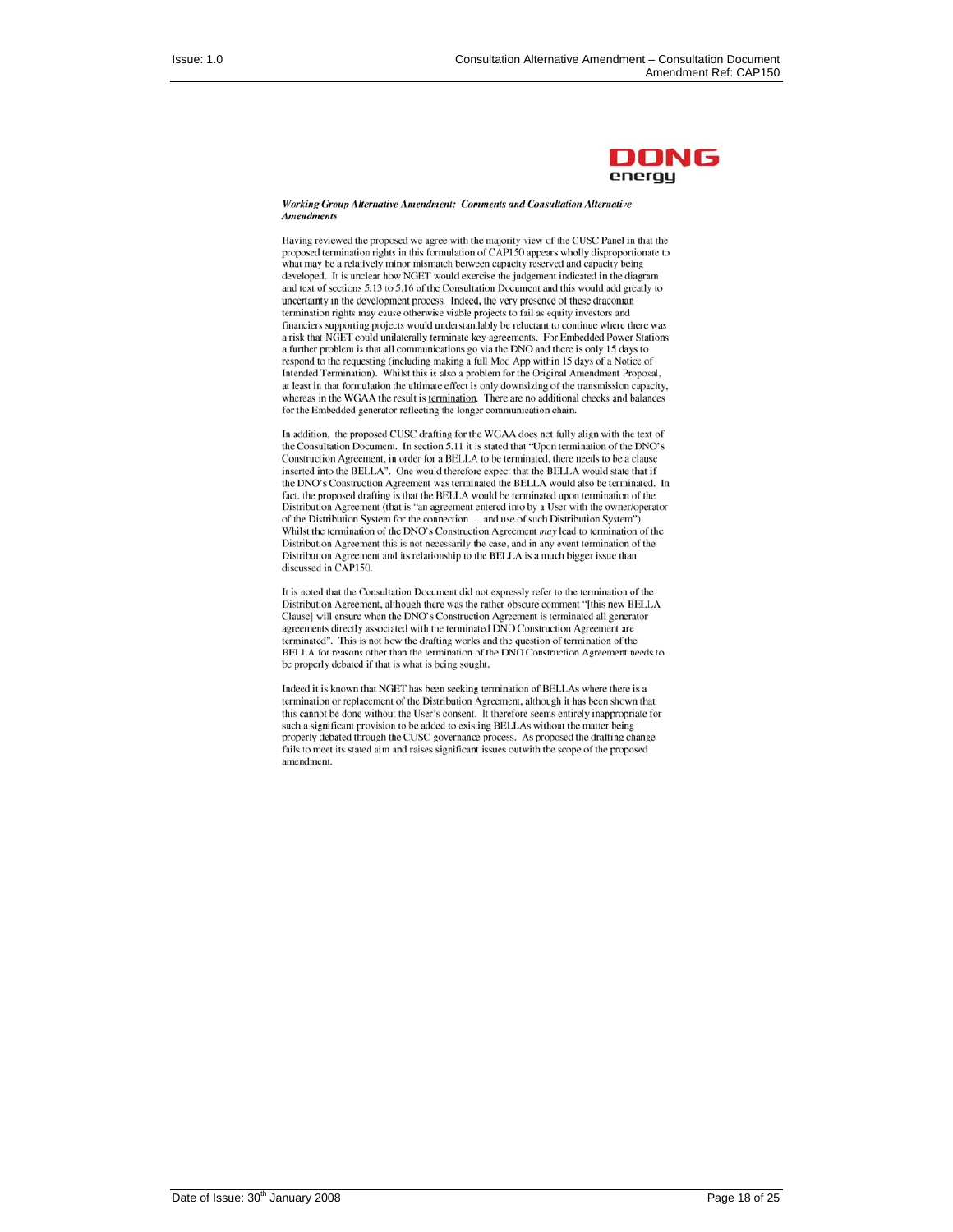

The attached Consultation Alternative Amendment (B), proposed by Gunfleet Sands Ltd, contains illustrative wording for the proposed change to the BELLA to meet the express aim<br>of CAP150 WGAA as set out in the Consultation Document and to address our concerns above.

We also noted that the WGAA process has the same defect as the Original Amendment in that a BELLA holder, forced by the threat of the "Notice of Intended Termination", may have to reduce its capacity below the "Large" thre reconsidered through the Request for a Statement of Works process.

The attached Consultation Alternative Amendment (C), proposed by Gunfleet Sands II Ltd, combines the illustrative wording for the additional CUSC provisions needed to address both the defects mentioned in Consultation Alternative Amendment (A) and Consultation Alternative Amendment (B).

Yours sincerely

Anthony Cotton Signed for on and behalf of Heysham Offshore Wind Gunfleet Sands Ltd and Gunfleet Sands II Ltd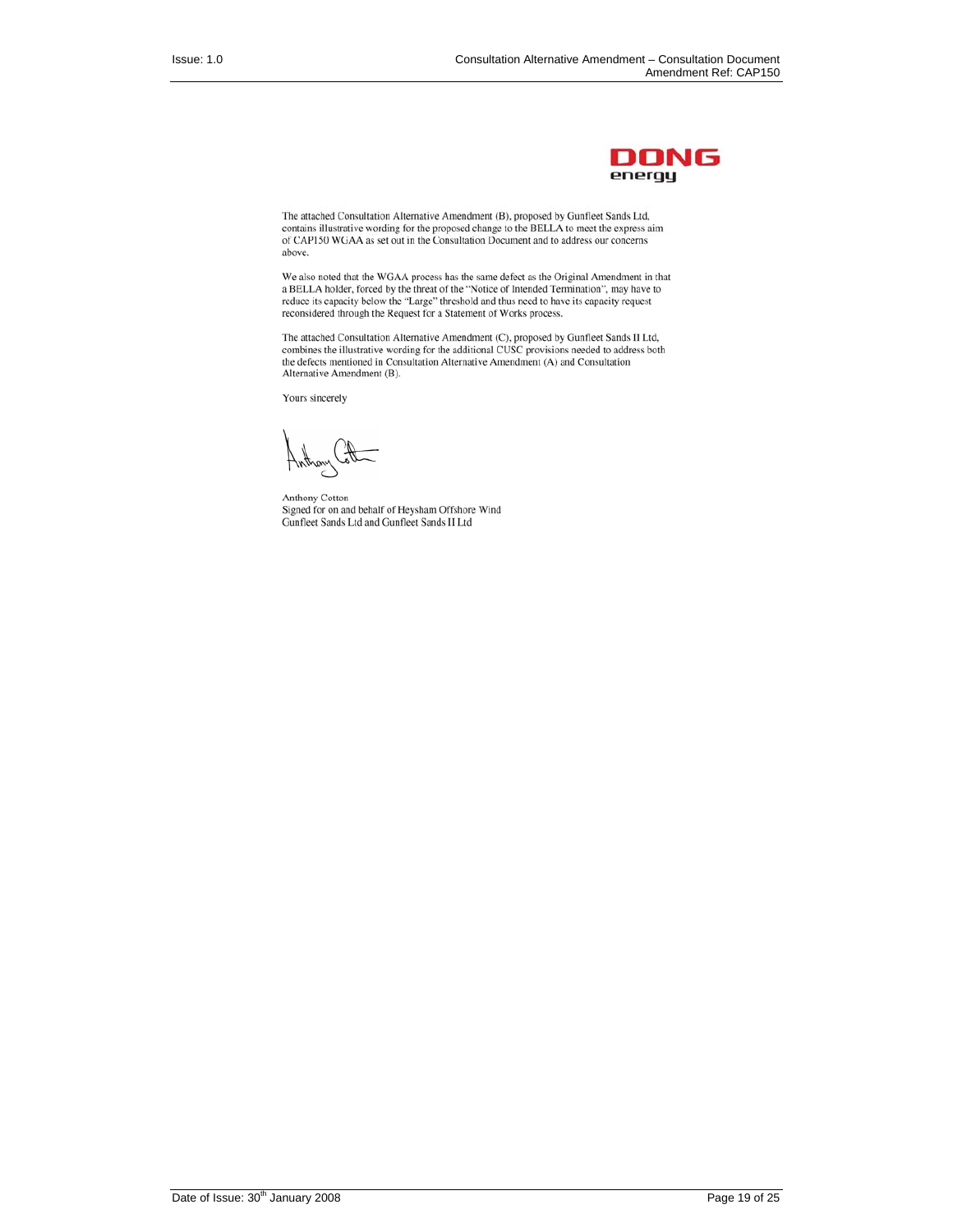# **ANNEX 3 – CONSULTATION ALTERNATIVE AMENDMENT PROPOSAL FORMS**

#### **CUSC Consultation Alternative Amendment Proposal Form**

CUSC working title of the Amendment Proposal and corresponding CAP reference **CAP150: Capacity Reduction**

Description of the Proposed Consultation Alternative Amendment *(mandatory by proposer)***: CCA (A): Consistency of treatment of holders of BELLAs and BEGAs**

Description of differences between the proposed Consultation Alternative Amendment compared to Original proposal / Working Group alternative *(mandatory by proposer)***: New provision in CUSC 6.5.5 to ensure such consistency** 

Justification for the proposal of the Consultation Alternative (*including why the original proposal / Working Group alternative does not address the defect*) *(mandatory by proposer)***: Avoids discrimination as more fully set out in covering letter**

**Impact on the CUSC** *(this should be given where possible)*: **New provision CUSC 6.5.5.12** 

**Impact on Core Industry Documentation** *(this should be given where possible)*: **None**

**Impact on Computer Systems and Processes used by CUSC Parties** *(this should be given where possible)*: **None**

Justification for Proposed Consultation Alternative Amendment with Reference to Applicable CUSC Objectives\*\* *(mandatory by proposer)***:**

*(a) the efficient discharge by the Licensee of the obligations imposed upon it by the act and the Transmission Licence;* 

By avoiding discrimination against BELLA holders

*(b) facilitating effective competition in generation and supply of electricity and facilitating such competition in the sale, distribution and purchase of electricity.* 

By avoiding discrimination against BELLA holders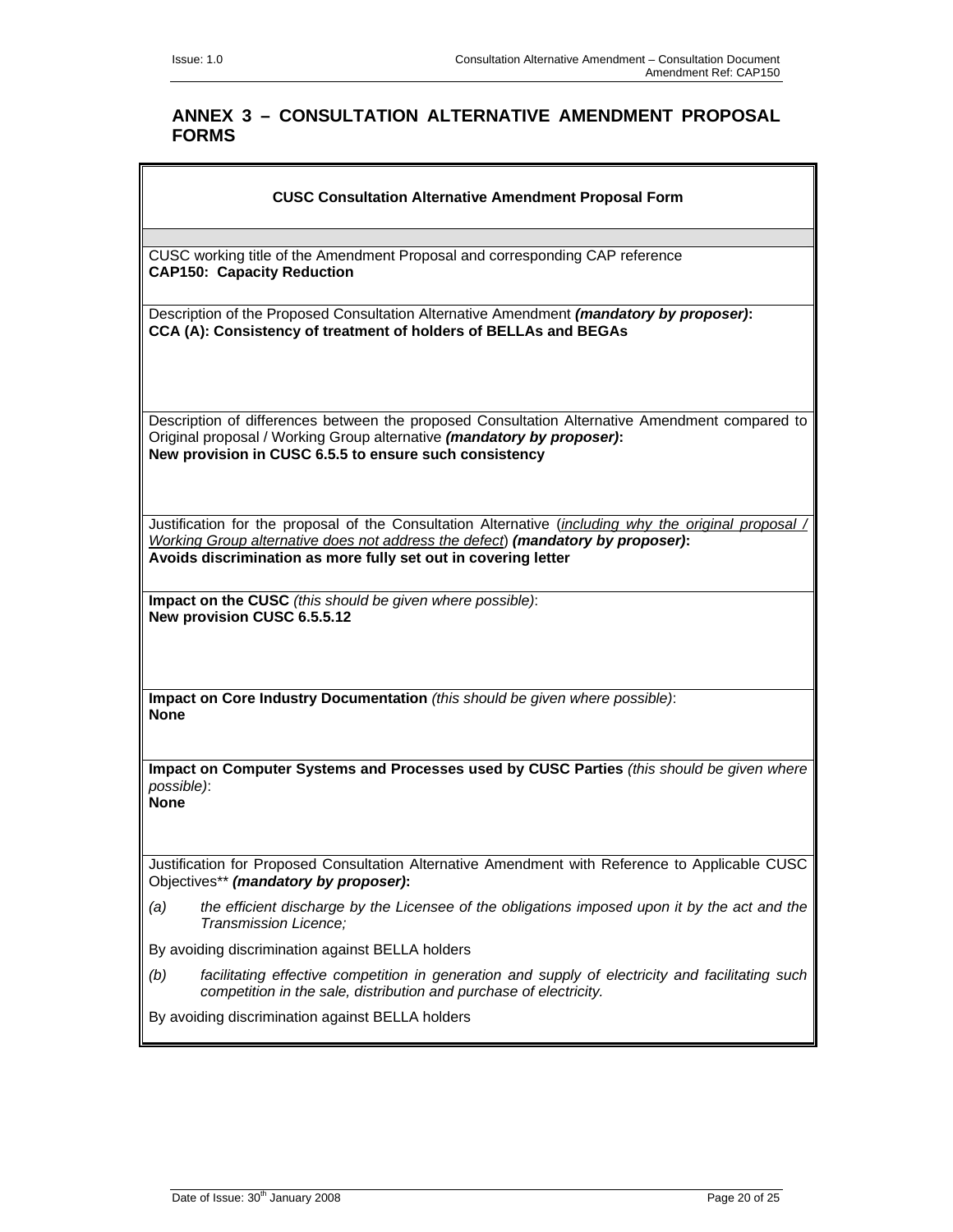| <b>Details of Proposer of Consultation</b><br><b>Alternative Amendment:</b><br>Organisation's Name:                                              | Heysham Offshore Wind Ltd                                                        |
|--------------------------------------------------------------------------------------------------------------------------------------------------|----------------------------------------------------------------------------------|
| Capacity in which the Amendment is<br>being proposed:<br>(i.e. CUSC Party, BSC Party or<br>"energywatch")                                        | <b>CUSC Party</b>                                                                |
| <b>Details of Consultation Alternative</b><br><b>Proposer's Representative:</b><br>Name:<br>Organisation:<br>Telephone Number:<br>Email Address: | <b>Anthony Cotton</b><br>c/o DONG Energy<br>01473 780 933<br>xanco@dongenergy.dk |
| Details of Representative's Alternate:<br>Name:<br>Organisation:<br>Telephone Number:<br>Email Address:                                          | Ivan Christiansen<br><b>DONG Energy</b><br>0045 2540 2186<br>ivach@dongenergy.dk |
| <b>Attachments (Yes/No):</b><br>No, CUSC text below<br>If Yes, Title and No. of pages of each Attachment:                                        |                                                                                  |
|                                                                                                                                                  |                                                                                  |

Illustrative amendments to the CUSC changes proposed in CAP150 Amendment Proposal:

*In addition to the changes proposed in the Consultation Document, add the following new clause to section 6.5.5 of the CUSC:* 

"6.5.5.12 Where the developer of a **Power Station** that is the subject of the **Request for a Statement Works** is a **User** that holds a **BELLA** for that **Power Station**, then provided the **User** consents to the termination of that **BELLA**, no **Transmission Reinforcement Works** shall be included in the **Modification Offer** or **Construction Agreement** made as a result of the **Request for a Statement of Works** which would delay **Energisation** of the **Power Station** or use of the **Distribution System** beyond the date of such as would have been caused by the original **Construction Agreement** prepared in relation to the **BELLA**."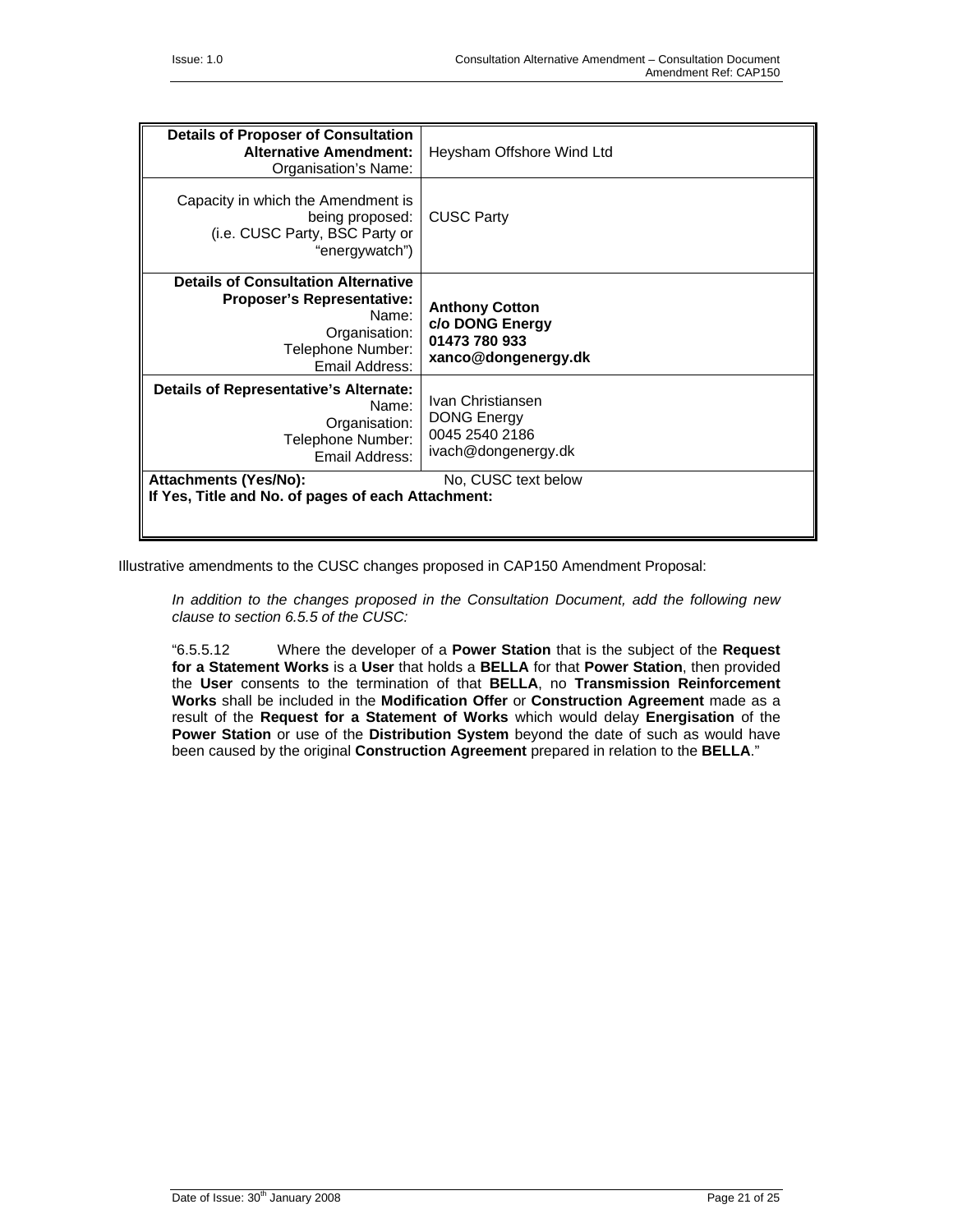#### **CUSC Consultation Alternative Amendment Proposal Form**

CUSC working title of the Amendment Proposal and corresponding CAP reference **CAP150: Capacity Reduction**

Description of the Proposed Consultation Alternative Amendment *(mandatory by proposer)***: CCA (B): Correction to BELLA termination provisions**

Description of differences between the proposed Consultation Alternative Amendment compared to Original proposal / Working Group alternative *(mandatory by proposer)***: Variation to BELLA clause 8 to refer to DNO's Construction Agreement rather than the Distribution Agreement**

Justification for the proposal of the Consultation Alternative (*including why the original proposal / Working Group alternative does not address the defect*) *(mandatory by proposer)***: Correctly deals with this issue as more fully set out in covering letter**

**Impact on the CUSC** *(this should be given where possible)*: **Change to pro-forma BELLA clause 8** 

**Impact on Core Industry Documentation** *(this should be given where possible)*: **None**

**Impact on Computer Systems and Processes used by CUSC Parties** *(this should be given where possible)*: **None**

Justification for Proposed Consultation Alternative Amendment with Reference to Applicable CUSC Objectives\*\* *(mandatory by proposer)***:**

*(a) the efficient discharge by the Licensee of the obligations imposed upon it by the act and the Transmission Licence;* 

Does not introduce unwarranted BELLA termination provisions and correctly relates termination of BELLA to termination of DNO's Construction Agreement

*(b) facilitating effective competition in generation and supply of electricity and facilitating such competition in the sale, distribution and purchase of electricity.* 

Does not introduce unwarranted BELLA termination provisions and correctly relates termination of BELLA to termination of DNO's Construction Agreement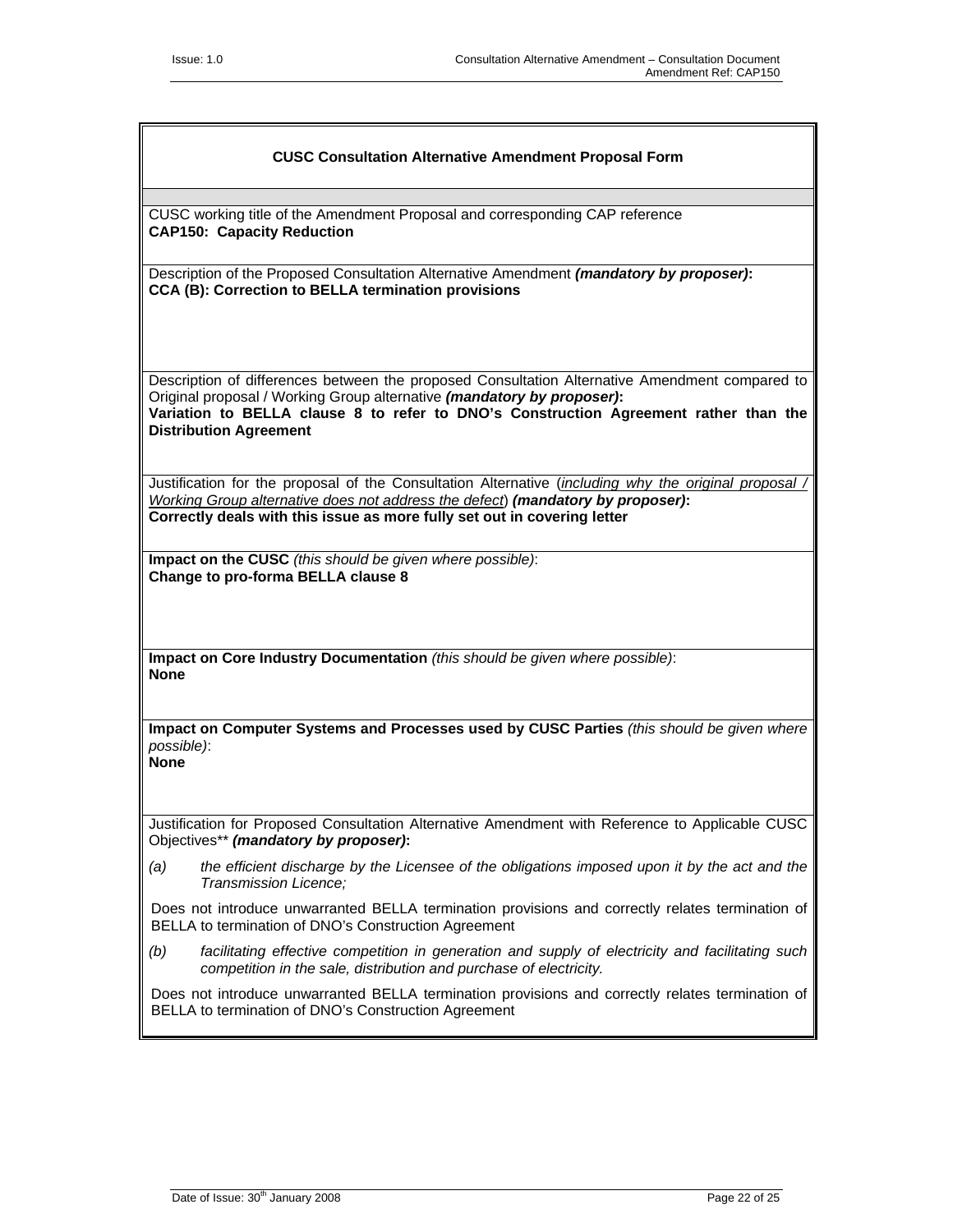| <b>Details of Proposer of Consultation</b><br><b>Alternative Amendment:</b><br>Organisation's Name:                            | Gunfleet Sands Ltd                                                               |
|--------------------------------------------------------------------------------------------------------------------------------|----------------------------------------------------------------------------------|
| Capacity in which the Amendment is<br>being proposed:<br>(i.e. CUSC Party, BSC Party or<br>"energywatch")                      | <b>CUSC Party</b>                                                                |
| <b>Details of Consultation Alternative</b><br><b>Proposer's Representative:</b><br>Name:<br>Organisation:<br>Telephone Number: | <b>Anthony Cotton</b><br>c/o DONG Energy<br>01473 780 933                        |
| Email Address:                                                                                                                 | xanco@dongenergy.dk                                                              |
| Details of Representative's Alternate:<br>Name:<br>Organisation:<br>Telephone Number:<br>Email Address:                        | Ivan Christiansen<br><b>DONG Energy</b><br>0045 2540 2186<br>ivach@dongenergy.dk |
| <b>Attachments (Yes/No):</b><br>No, CUSC text below                                                                            |                                                                                  |
| If Yes, Title and No. of pages of each Attachment:                                                                             |                                                                                  |

Illustrative amendments to the CUSC changes proposed in CAP150 WGAA:

*Instead of making the proposed amendment to Clause 8 (Term) of the BELLA, this should be amended as follows:* 

"Subject to the provisions for earlier termination set out in the **CUSC**, this **BELLA** shall continue until all of the **User's** equipment is **Disconnected** from the relevant **Distribution System** as provided in Section 5 of **CUSC** or earlier if the **Construction Agreement** (as entered into between **The Company** and the owner/operator of the **Distribution System** in relation to the **Transmission Reinforcement Works**) is terminated prior to the issue by **The Company** of the **Operational Notification**."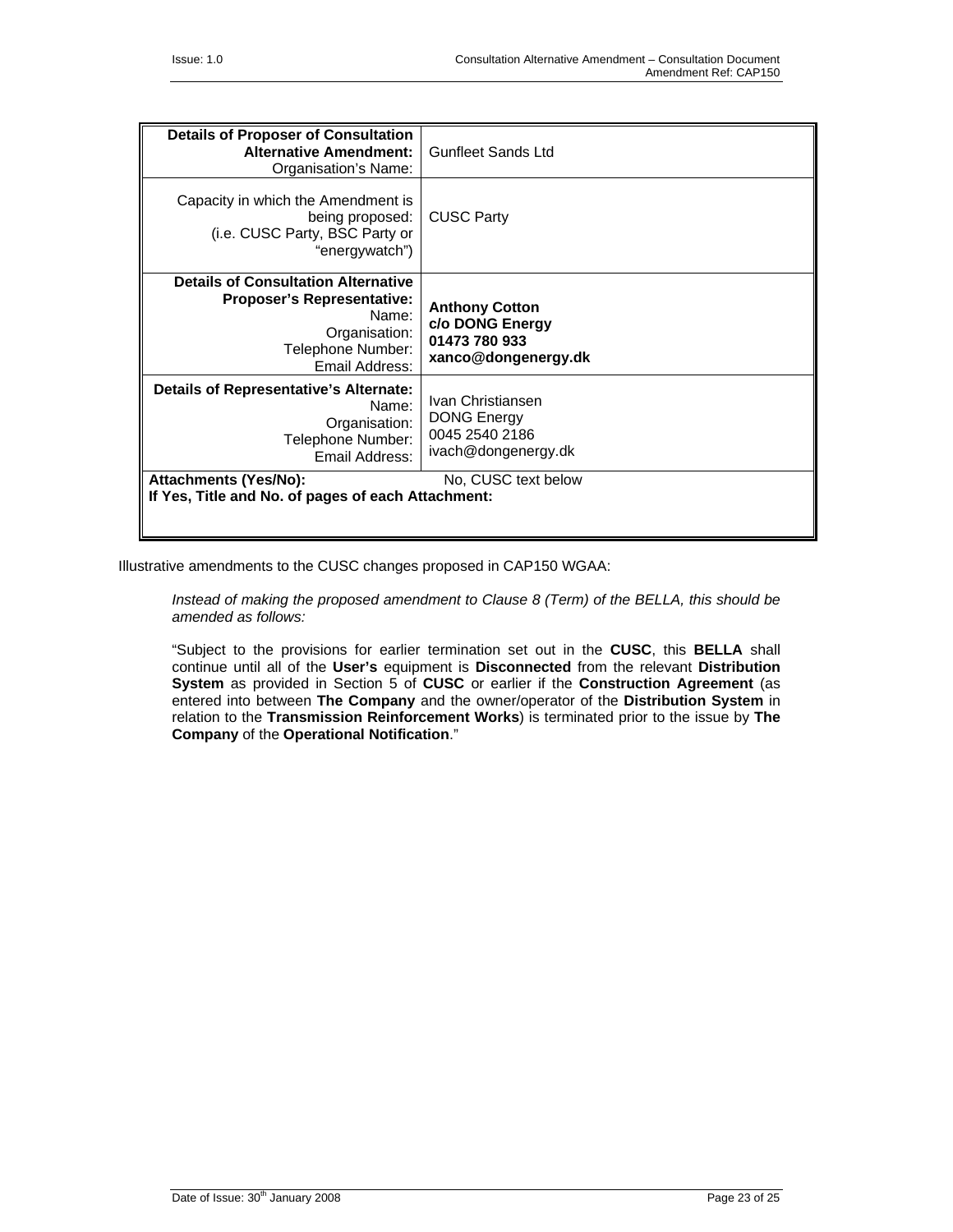#### **CUSC Consultation Alternative Amendment Proposal Form**

CUSC working title of the Amendment Proposal and corresponding CAP reference **CAP150: Capacity Reduction**

Description of the Proposed Consultation Alternative Amendment *(mandatory by proposer)***: CCA (C): (1)Correction to BELLA termination provisions and (2) Consistency of treatment of holders of BELLAs and BEGAs**

Description of differences between the proposed Consultation Alternative Amendment compared to Original proposal / Working Group alternative *(mandatory by proposer)***:** 

**(1) Variation to BELLA clause 8 to refer to DNO's Construction Agreement rather than the Distribution Agreement and** 

**(2) new provision in CUSC 6.5.5 to ensure such consistency** 

Justification for the proposal of the Consultation Alternative (*including why the original proposal / Working Group alternative does not address the defect*) *(mandatory by proposer)***:**

**(1) Correctly deals with this issue as more fully set out in covering letter** 

**(2) Avoids discrimination as more fully set out in covering letter**

**Impact on the CUSC** *(this should be given where possible)*: **Change to pro-forma BELLA clause 8 and New provision CUSC 6.5.5.12** 

**Impact on Core Industry Documentation** *(this should be given where possible)*: **None**

**Impact on Computer Systems and Processes used by CUSC Parties** *(this should be given where possible)*: **None**

Justification for Proposed Consultation Alternative Amendment with Reference to Applicable CUSC Objectives\*\* *(mandatory by proposer)***:**

*(a) the efficient discharge by the Licensee of the obligations imposed upon it by the act and the Transmission Licence;* 

Does not introduce unwarranted BELLA termination provisions and correctly relates termination of BELLA to termination of DNO's Construction Agreement

By avoiding discrimination against BELLA holders

*(b) facilitating effective competition in generation and supply of electricity and facilitating such competition in the sale, distribution and purchase of electricity.* 

Does not introduce unwarranted BELLA termination provisions and correctly relates termination of BELLA to termination of DNO's Construction Agreement

By avoiding discrimination against BELLA holders